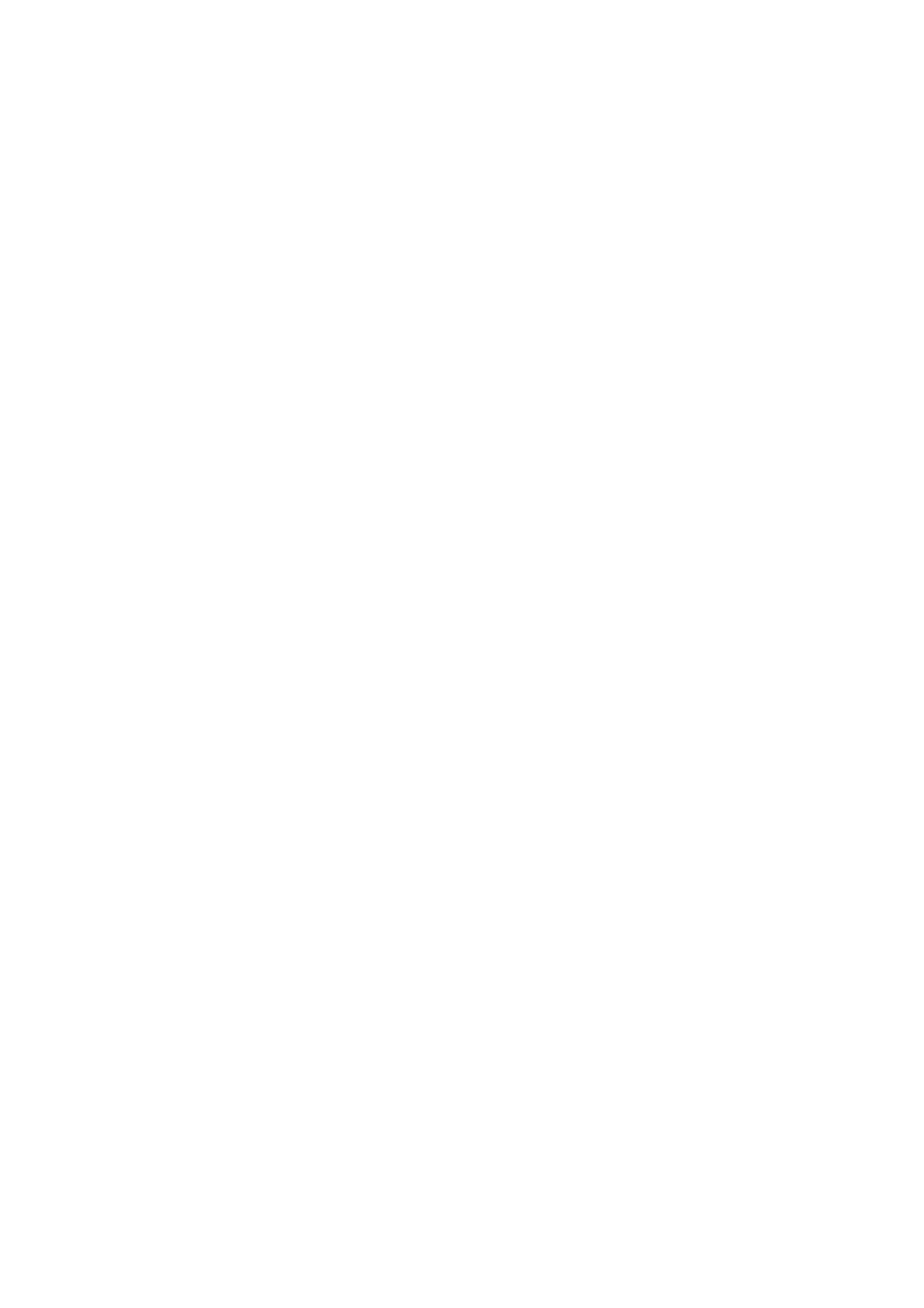

# **Guidance to the engineering properties of concrete**

1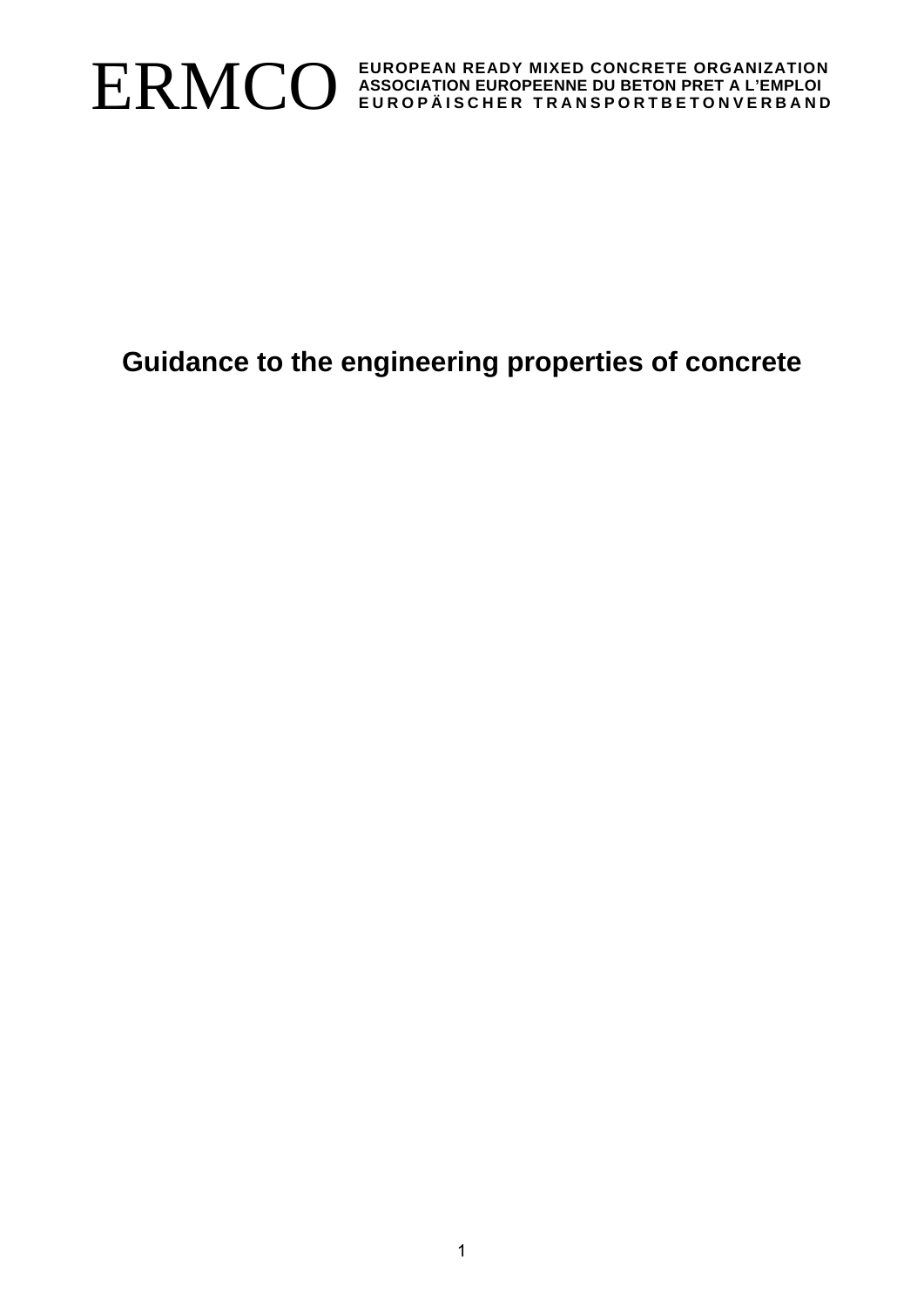# **ABBREVIATIONS**

| $C_{V}$              | Coefficient of variation                               |
|----------------------|--------------------------------------------------------|
| $E_{\text{cd}}$      | Design value of modulus of elasticity of concrete      |
| $E_{c, \text{ eff}}$ | Effective modulus of elasticity of concrete            |
| $E_{\rm cm}$         | Mean secant modulus of elasticity of concrete          |
| $f_{ck}$             | Specified characteristic cylinder compressive strength |
| $f_{\rm ck,cu}$      | Specified characteristic cube compressive strength     |
| $f_{\rm cm}$         | Target mean cylinder compressive strength              |
| $f_{\rm ct}$         | Axial tensile strength                                 |
| $f_{\rm ctd}$        | Design tensile strength                                |
| $f_{\text{ctm}}$     | Mean axial tensile strength                            |
| $f_{\text{ctm,fl}}$  | Mean flexural strength                                 |
| $f_{\rm ct, sp}$     | Tensile splitting strength                             |
|                      |                                                        |

| $\varepsilon_{\rm cc}$ ( $\infty$ ,t <sub>0</sub> ) | Creep deformation at time $t = \infty$                |
|-----------------------------------------------------|-------------------------------------------------------|
| $\epsilon_{ca}(t)$                                  | Autogenous shrinkage strain up to time t              |
| $\varepsilon_{\rm ca}(\infty)$                      | Autogenous shrinkage strain at time $t = \infty$      |
| $\varphi$ ( $\infty$ ,t <sub>0</sub> )              | Creep coefficient at time t = $\infty$                |
| $\sigma_{c}$                                        | Constant compressive stress applied at time $t = t_0$ |
|                                                     |                                                       |

γcE Partial safety factor for the E-value of concrete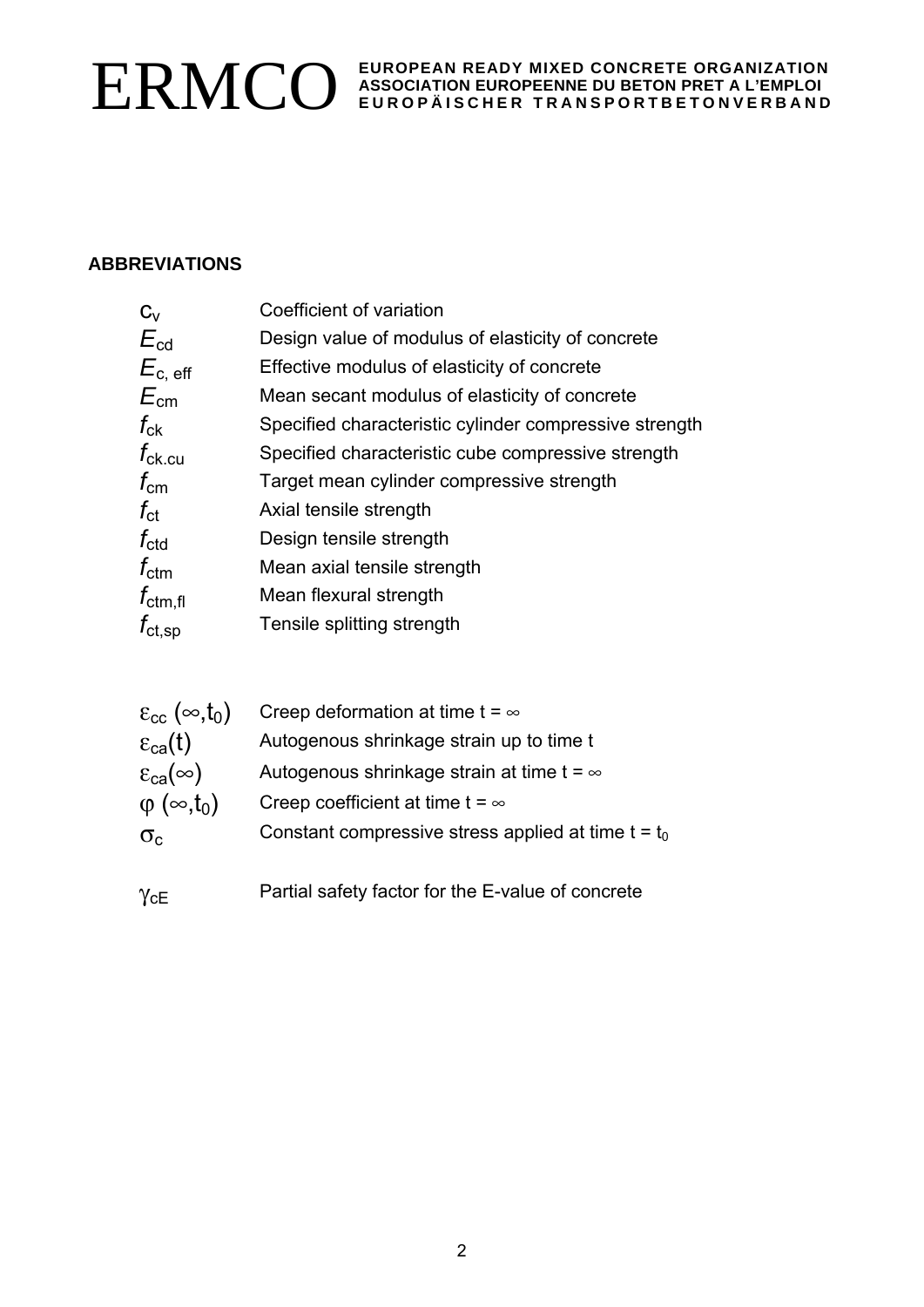

# **Contents:**

| 1. Introduction                                                   | p4  |  |  |  |
|-------------------------------------------------------------------|-----|--|--|--|
| 2. A note on some assumptions underlying the code                 | p6  |  |  |  |
| 3. Relevant concrete engineering properties                       | p7  |  |  |  |
| 4. Compressive strength                                           | p7  |  |  |  |
| 5. Tensile strength                                               | p10 |  |  |  |
| 6. Modulus of elasticity                                          | p15 |  |  |  |
| 7. Creep                                                          | p18 |  |  |  |
| 8. Shrinkage                                                      | p22 |  |  |  |
| 9. Thermal expansion                                              | p24 |  |  |  |
| 10. Fire resistance                                               | p26 |  |  |  |
| 11. Adiabatic temperature rise                                    | p27 |  |  |  |
| 12. Practical aspects of supply<br>p28                            |     |  |  |  |
| 13. Identified need for further research and development          | p29 |  |  |  |
| 14. Standard methods of measurement of physical properties<br>p29 |     |  |  |  |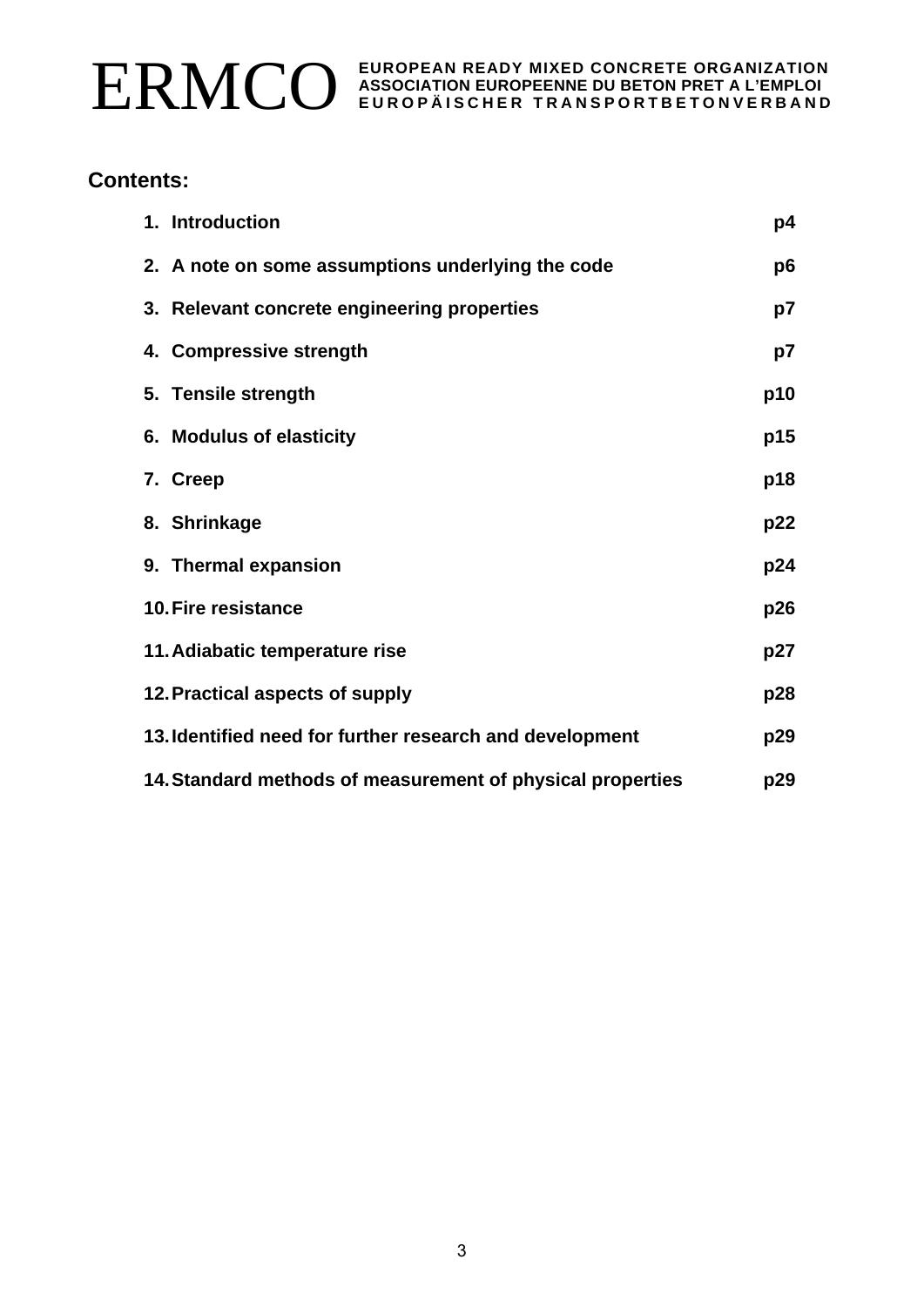# **1. INTRODUCTION**

In the design of concrete structures, engineers use a number of mechanical properties of concrete that are not normally part of the concrete specification. Assumed (safe) values are used and these are often related to the compressive strength used for the design. Section 3 of Eurocode 2, EN 1992-1-1 covers these engineering properties in a unified way. Generally, these mechanical properties are assumed to depend upon the mean concrete compressive strength, which is taken to be the specified characteristic strength plus 8MPa. Values for the properties are calculated from the mean compressive strength. In this respect (the calculation of values based on the specified characteristic strength) the Code does not differ from previous approaches to engineering properties.

The code also outlines in each case how the value of the properties at different ages can be calculated.

**Table 1** reproduces the principal strength and deformation characteristics of concrete, as set out in table 3.1 of the Code. Figure 1 shows the principal graphical relationships between on the one hand, specified characteristic compressive strength, and, on the other, target mean compressive strength, mean axial tensile strength and mean (secant) modulus of elasticity.



**Specified characteristic cylinder strength, N/mm2**

**Figure 1: relationships between specified strength, target mean strength, mean axial tensile strength and elastic modulus**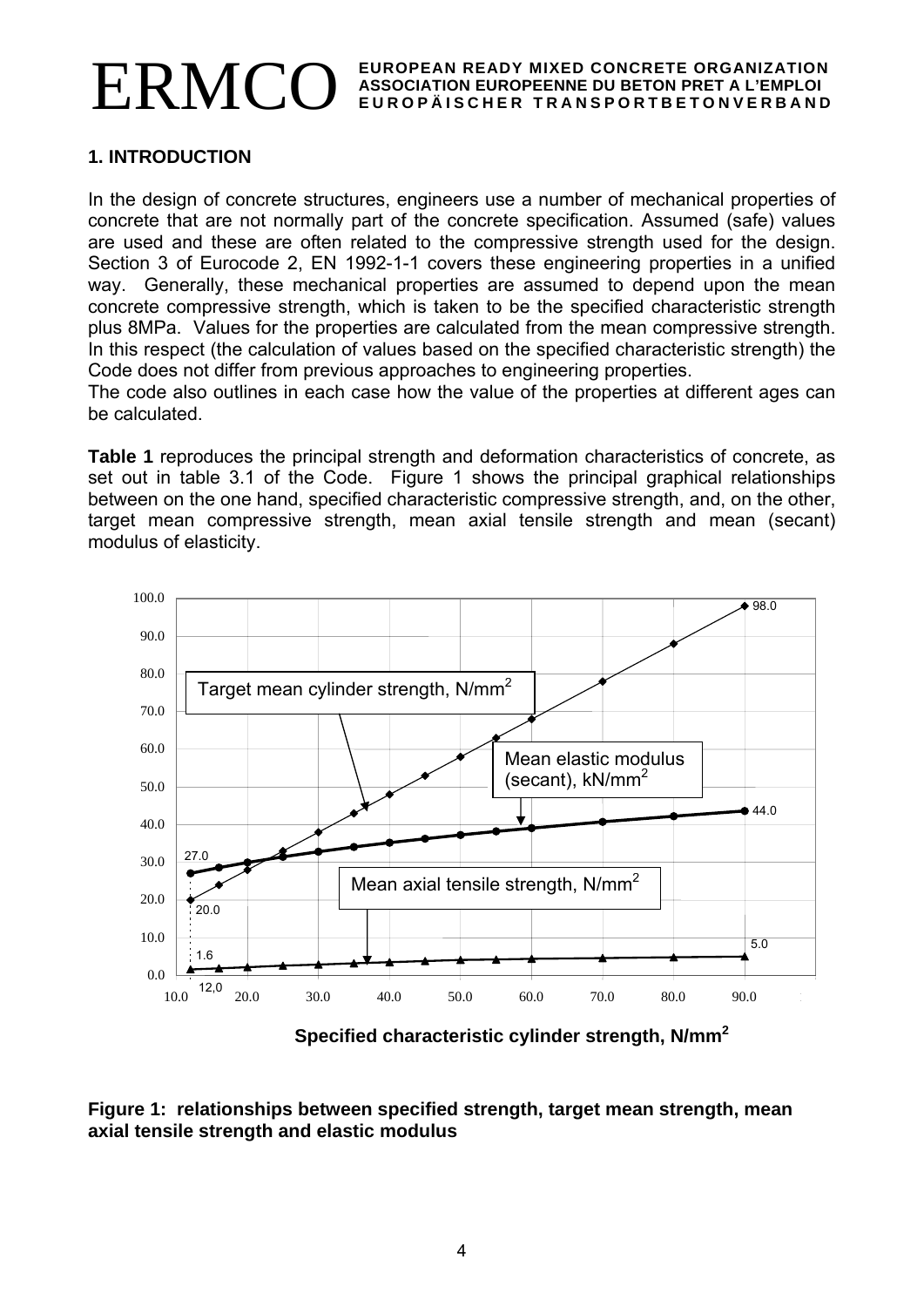| Analytical relation<br>/ Explanation |                 |                   | $t_{\rm cm} = t_{\rm ck} + 8(\text{MPa})$ | $\begin{cases} t_{\rm dm} = 0.30 \times t_{\rm sk}^{(2/3)} \leq C 50/60 \\ t_{\rm dm} = 2, 12 \cdot \ln(1 + (t_{\rm cm}/10)) \\ > C 50/60 \end{cases}$ | $t_{\text{ctx0,05}} = 0.7 \times t_{\text{dm}}$<br>5% fractile | 95% fractile<br>$f_{\text{ctx,0,95}} = 1,3 \times f_{\text{ctm}}$ | $E_{\rm cm}$ = 22[( $t_{\rm cm}$ )/10] <sup>0,3</sup><br>( $t_{\rm cm}$ in MPa) |                                                                                                       |
|--------------------------------------|-----------------|-------------------|-------------------------------------------|--------------------------------------------------------------------------------------------------------------------------------------------------------|----------------------------------------------------------------|-------------------------------------------------------------------|---------------------------------------------------------------------------------|-------------------------------------------------------------------------------------------------------|
|                                      | 8               | 105               | 86                                        | 5,0                                                                                                                                                    | 3,5                                                            | 6,6                                                               | $\frac{4}{4}$                                                                   |                                                                                                       |
|                                      | 80              | 95                | $_{88}^{\circ}$                           | 4,8                                                                                                                                                    | 3,4                                                            | $6\overline{3}$                                                   | 42                                                                              | TABLE 1.                                                                                              |
|                                      | $\overline{C}$  | 85                | $78$                                      | 4,6                                                                                                                                                    | 3,2                                                            | 6,0                                                               | $\frac{4}{1}$                                                                   | Extract from EN1992-1-1, table 3.1                                                                    |
|                                      | 8               | 75                | $\rm ^{8}$                                | 4,4                                                                                                                                                    | $\overline{3}$ , 1                                             | 5,7                                                               | 39                                                                              | $f_{ck}$ : characteristic cylinder strength                                                           |
|                                      | 55              | 57                | 63                                        | 4.2                                                                                                                                                    | 3,0                                                            | 5,5                                                               | $38\,$                                                                          | $f_{\text{ck.cu}}$ characteristic cube strength<br>$f_{\rm cm}$ : target mean cylinder strength       |
|                                      | 8               | 60                | 58                                        | $\frac{4}{1}$                                                                                                                                          | 2,9                                                            | 5,3                                                               | 57                                                                              | $f_{\text{ctm}}$ mean axial tensile strength<br>$f_{\text{ctk, 0,05}}$ : characteristic axial tensile |
|                                      | 45              | 55                | 53                                        | 3,8                                                                                                                                                    | 2,7                                                            | 4,9                                                               | strength, 5% fractile<br>36                                                     | $f_{\text{ctk, 0,95}}$ : characteristic axial tensile                                                 |
|                                      | $\overline{a}$  | 50                | $\frac{8}{3}$                             | 3,5                                                                                                                                                    | 2.5                                                            | 4,6                                                               | 35                                                                              | strength, 95% fractile<br>$E_{\text{cm}}$ : mean secant modulus of elasticity                         |
| Strength classes for concrete        | 35              | 45                | $\frac{3}{4}$                             | 3,2                                                                                                                                                    | 2.2                                                            | 4 <sub>2</sub>                                                    | ¥                                                                               |                                                                                                       |
|                                      | $\overline{30}$ | 57                | $38\,$                                    | 2,9                                                                                                                                                    | 2,0                                                            | 3,8                                                               | 32                                                                              |                                                                                                       |
|                                      | 25              | 80                | 33                                        | 2,6                                                                                                                                                    | $\frac{8}{1}$                                                  | 3,3                                                               | 5                                                                               |                                                                                                       |
|                                      | $\overline{c}$  | 25                | $28$                                      | 2,2                                                                                                                                                    | 1,5                                                            | 2,9                                                               | $\boldsymbol{S}$                                                                |                                                                                                       |
|                                      | $\frac{6}{5}$   | $\overline{c}$    | $\overline{24}$                           | $\ddot{ }$                                                                                                                                             | $\ddot{.}$                                                     | 2,5                                                               | 29                                                                              |                                                                                                       |
|                                      | $\frac{2}{3}$   | 15                | $\overline{c}$                            | $\frac{6}{1}$                                                                                                                                          | $\tilde{L}$                                                    | 2,0                                                               | 27                                                                              |                                                                                                       |
|                                      | $f_{ck}$ (MPa)  | fck,cube<br>(MPa) | $\frac{f_{\text{cm}}}{\text{(MPa)}}$      | t <sub>am</sub><br>(MPa)                                                                                                                               | $f_{\rm ctk, 0,05}$<br>(MPa)                                   | $f_{\rm ctk,0.95}$<br>(MPa)                                       | $E_{\text{eff}}$ a)                                                             |                                                                                                       |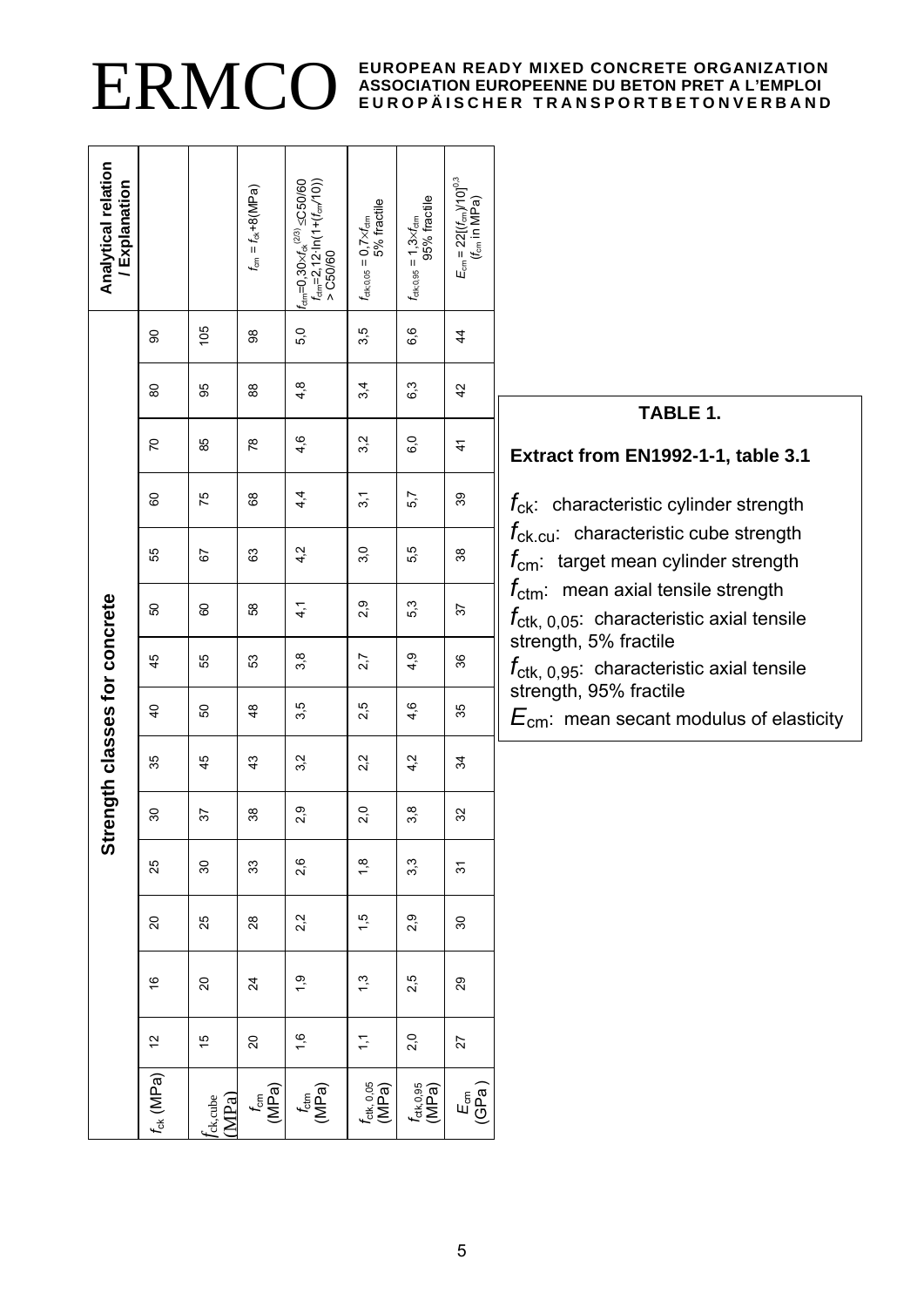These mechanical properties of concrete are used in serviceability calculations. Given current trends to use higher strength concrete, serviceability considerations may start to control the design process [1], and designers may start to look at the design values more closely to identify where economies may be possible.

In most cases, use of the design values given in EN 1992-1-1 is adequate. However, engineers who wish to take advantage of the full potential of concrete construction may find that the assumed design value limits the design possibilities.

**For example**, in slab design, deflexion is usually the factor limiting the span, and this in turn is linked to the mean modulus of elasticity. If a higher value of modulus could be justified in the design, spans could be increased without increasing slab thickness. For good technical reasons, therefore, designers may wish to specify a higher than assumed value for a property, or seek advice from the producer on how this property can be enhanced. The ability of the concrete industry to satisfy these demands may determine if the structure is built in concrete or some other material.

#### **This publication covers**:

- background to why and when the property is important to designers;
- how the property is determined in EN 1992-1-1;
- how the property can be measured:
- how the measured value may be used in design;
- options for enhancing the value of the property.

# **2. A NOTE ON SOME ASSUMPTIONS UNDERLYING THE CODE**

- 2.1 Importantly, Eurocode 2 assumes that design and construction will :
	- be subject to quality control procedures;
	- be undertaken by appropriately qualified and experienced personnel with adequate supervision;
	- use materials and products as specified;
	- meet the requirements for execution and workmanship given in ENV 13670, 'Execution of concrete structures'.

2.2 EN 1990, Basis of Design, implies that design should be undertaken using **limit state principles**. Limit States are states beyond which the structure no longer fulfils the design intent.

- **Ultimate Limit States** (ULS) are associated with collapse or other forms of structural failure e.g. through flexural failure, shear failure, buckling, failure of anchorages, etc.
- **Serviceability Limit States** (SLS) correspond to conditions beyond which specified service requirements are no longer met e.g. excessive deformation, excessive cracking or stress.

In design, both these Limit States are checked (or verified) as part of the design process for all relevant design situations. ULS calculations always use characteristic values and SLS calculations almost always use mean values.

50 years is often used as the design working life of building and other common structures.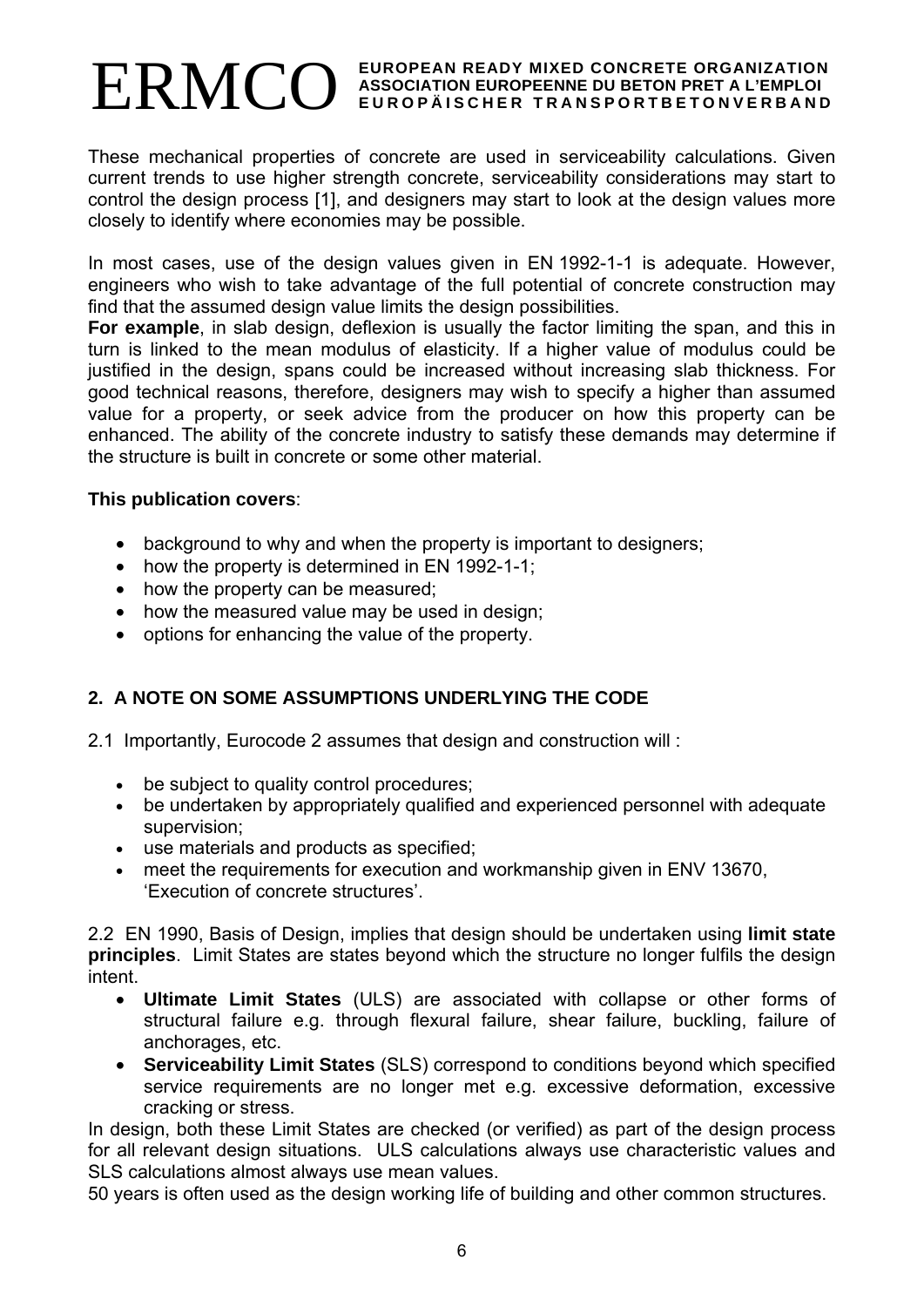# **3. RELEVANT CONCRETE ENGINEERING PROPERTIES**

The only engineering property of concrete that is routinely specified is the characteristic compressive strength, expressed in EN 206-1 as a compressive strength class. It is used as an input in all concrete design procedures. In most design, the characteristic cylinder strength obtained from the specified compressive strength class is *also* used to determine design values for a number of other engineering properties including tensile strength, Evalue and creep. Concrete producers are familiar with supplying concrete with a specified compressive strength class and demonstrating conformity. Therefore this publication will not cover these aspects of compressive strength.

The following additional engineering properties of concrete are used in some design procedures:

- tensile strength;
- modulus of elasticity;
- creep;
- shrinkage;
- coefficient of thermal expansion;
- fire resistance.

Guidance on these properties is given in the following sections.

The achievement of **ductility** in a structure [2] is not covered in this publication. In the analysis of concrete structures, the formation of plastic hinges is based on the assumption that the reinforcement will continue to take the load while the reinforcement yields (stretches). EN 1992-1-1 gives provisions for using reinforcement with different ductility. The use of fibres will improve the ductility of concrete, but this is outside the scope of this publication and EN 1992-1-1.

# **4. COMPRESSIVE STRENGTH**

#### **4.1 Background**

Eurocode 2 uses the **characteristic compressive strength** of concrete as the basis of design calculations. This characteristic strength has a statistical basis: it is that strength below which 5% of results may be expected to fall. Although results below the specified minimum strength (i.e. specified characteristic strength minus  $4N/mm^2$ ) may need to be investigated, especially in critical locations, they do not mean that the element or structure is necessarily unsafe or unserviceable.

The **design compressive strength** of concrete,  $f_{\text{cd}}$ , used in design to Eurocode 2 is taken as:

 $f_{\rm cd} = \alpha_{\rm cc} f_{\rm ck} / \gamma_{\rm c}$ 

where,

*f*ck = characteristic cylinder compressive strength of concrete at 28 days

 $\gamma_c$  = partial (safety) factor for concrete

 $\alpha_{\rm cc}$  = a coefficient to allow for long term and loading effects.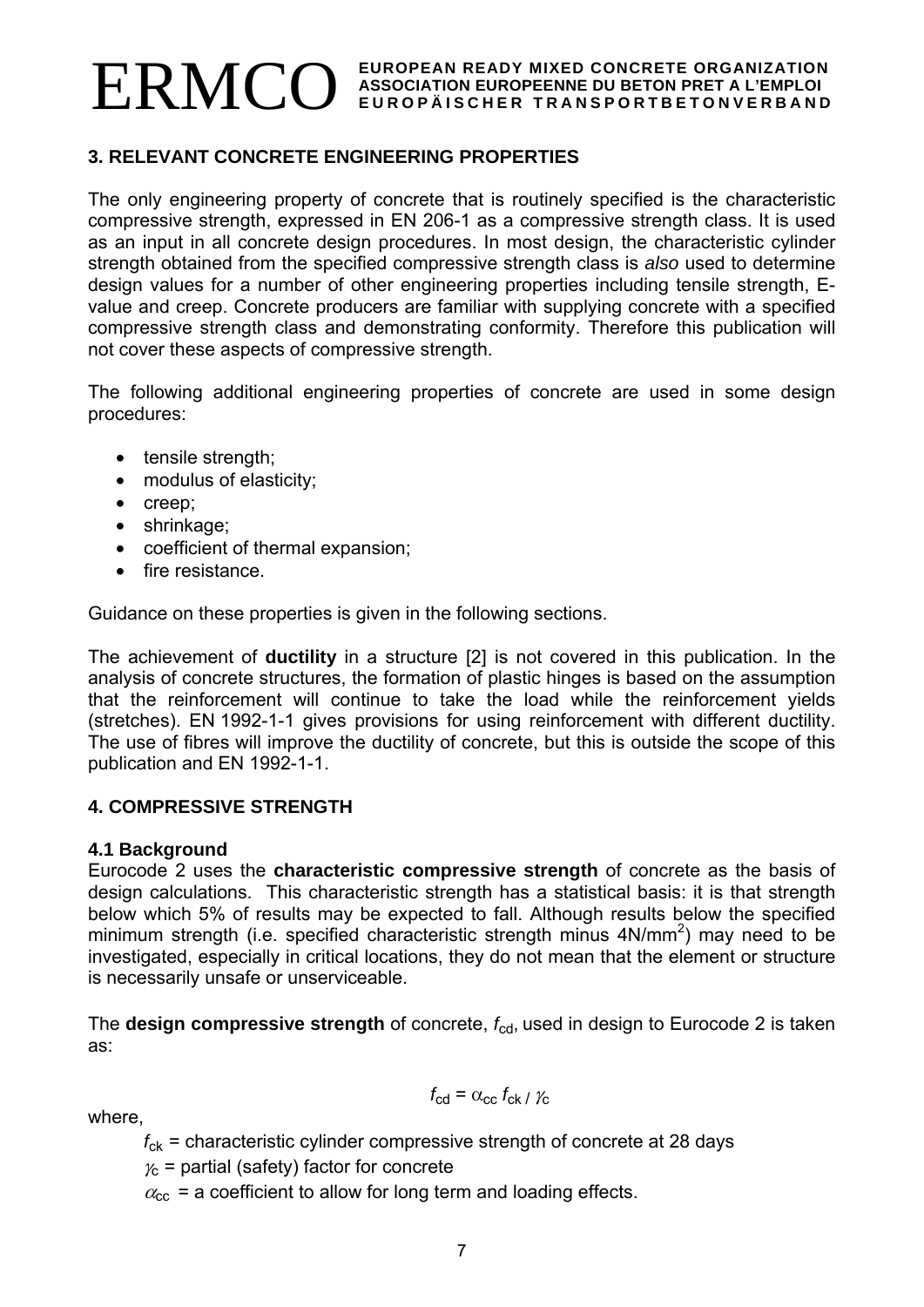In the Eurocode, the **recommended value** for the partial safety factor is 1.5, and that for the  $\alpha_{\rm cc}$  coefficient 1.00. However, these are subject to each country's National Annex to Eurocode 2. For instance, in UK, the value for the  $\alpha_{\rm cc}$  coefficient is generally 0.85. The consequence of low results is part of what is covered by the concrete partial safety factor.

Compressive strength of concrete is not one unique property. For test specimens, compressive strength is a function of the aspect ratio (length / width) and the rate of loading. In standard testing, aspect ratios are standardised and the range of the rates of loading limited, so that the rate does not have a significant effect on the result. With short specimens, e.g. cubes, the test machine platens restrain the lateral expansion of the specimen while it is being loaded, and this results in a higher value of compressive strength than that obtained from 2:1 cylinders, where there is little lateral restraint in the central section of the cylinder. In EN 206-1 the 2:1 cylinder strength is taken to be about 20% less than the cube strength, but as concrete strength increases this difference becomes smaller, so that cube strength is closer to cylinder strength.

The actual **compressive strength in the structure** is deemed to be less than that obtained by testing standard 2:1 cylinders. The Eurocode and the standard, EN 13791, "Assessment of concrete strength in structures' both apply a factor of 0.85.

Eurocode 2 uses the **cylinder strength** as the basis of design calculations, because in some situations this is close to the failure load of the concrete. For example, in a simple beam without shear links or top steel, the failure load of the concrete is similar to the cylinder strength, when the difference in strength between concrete in test specimens and the structure is taken into account. On the other hand, in concrete elements where the concrete is confined with reinforcement, e.g. a column with shear links, the compressive stress the concrete can withstand before a failure in compression is significantly higher. The Eurocode takes this into account in the design equations.

For obvious reasons, the compressive strength of concrete is a principal criterion in the design of columns. It is fundamental to determining the amount of compression reinforcement required. But it is also important in flexural members such as beams and slabs, where it is the main criterion for determining the stress distribution in a section and, consequently, the amount of tension reinforcement required there. Compression reinforcement is sometimes needed in beams, too.

The compressive strength of concrete is also used to determine shear capacities and shear reinforcement, cracking and crack control reinforcement, deformation etc.

#### **4.2 Estimation of mean compressive strength**

Designers use the mechanical properties described in this publication in the checks on the serviceability limit state. Consequently for each property a value appropriate to the **mean** compressive strength is (almost always) used and **not** a value related to the characteristic strength. For simplicity, the mean strength is assumed to be the characteristic strength plus 8 MPa (cylinder), equivalent to 10 MPa in terms of cube strength. Given the approximate nature of the relationships between the mechanical properties and the mean compressive strength, the use of a margin of 8 (10) MPa is usually adequate and there is no justification for using a lower margin.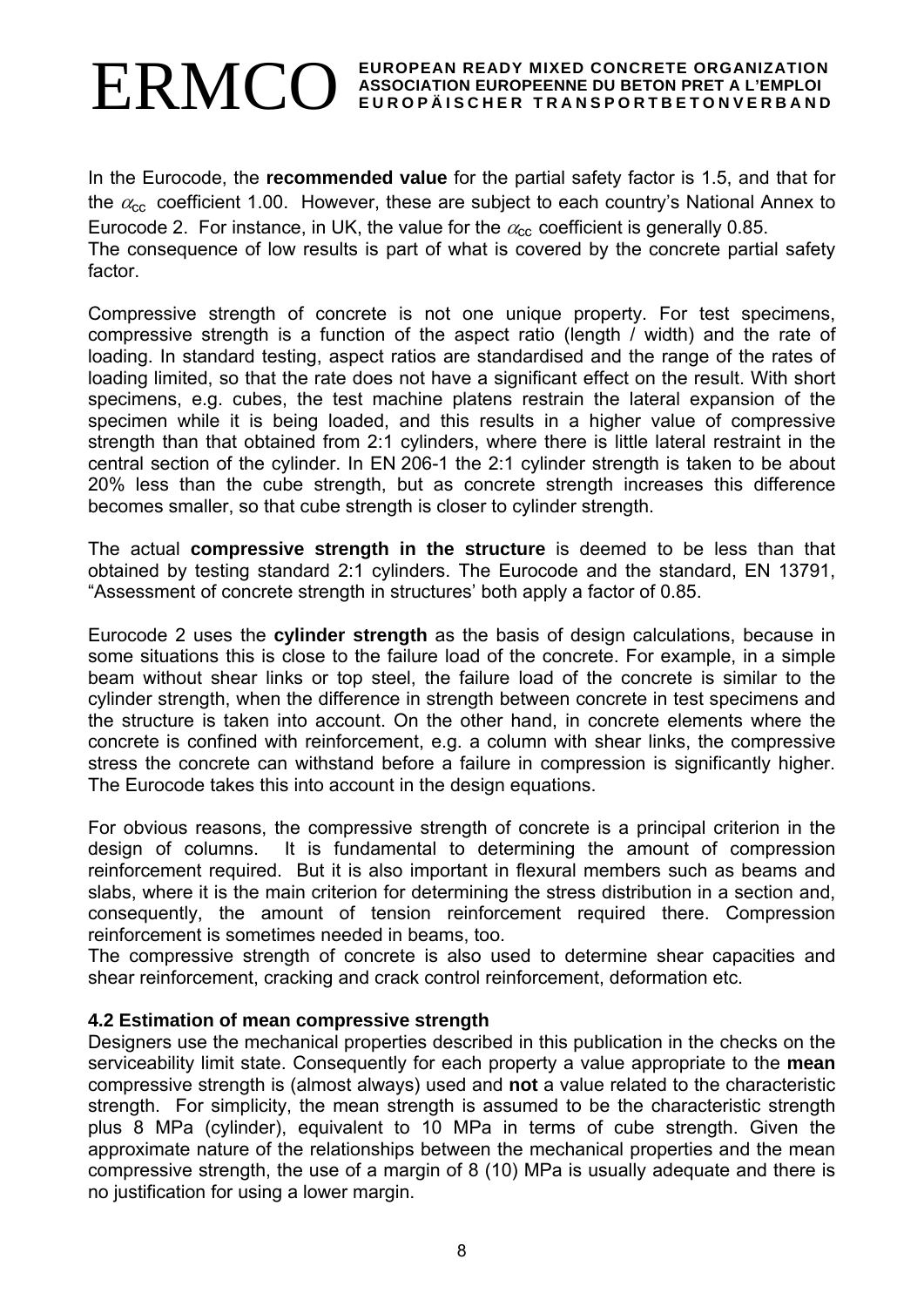#### EUROPEAN READY MIXED CONCRETE ORGANIZATION **EUROPEAN READY MIXED CONCRETE ORGANIZATION ASSOCIATION EUROPEENNE DU BETON PRET A L'EMPLOI EUROPÄISCHER TRANSPORTBETONVERBAND**

However, there are situations where the use of a design value linked to a higher mean strength is appropriate. These situations include:

- where the structure will not be loaded for a long period after casting and the concrete is of a type and in a situation where its strength will continue to develop significantly above the 28-day standard strength;
- where the mix design and mean strength depend on a factor other than specified characteristic strength, e.g. the maximum w/c ratio.

#### **4.3 Development of compressive strength with time**

EN 1992-1-1 sub-clause 3.1.2(6) gives an equation for the development of compressive strength of concrete at 20°C. The compressive strengths obtained from this equation (dependent on cement strength class) are shown in Figure 2. However, it should be noted that strength gain after 28 days is more dependent upon the cement type than the cement strength class. For example the percentage strength gain after 28 days of a CEM I, 42,5N concrete will be significantly lower than that for concrete made with, for example, CEM II/B-V, 32,5 or CEM IIIA, 32,5 cements, provided there is water for continued hydration. (Cement types defined in EN 197-1.)



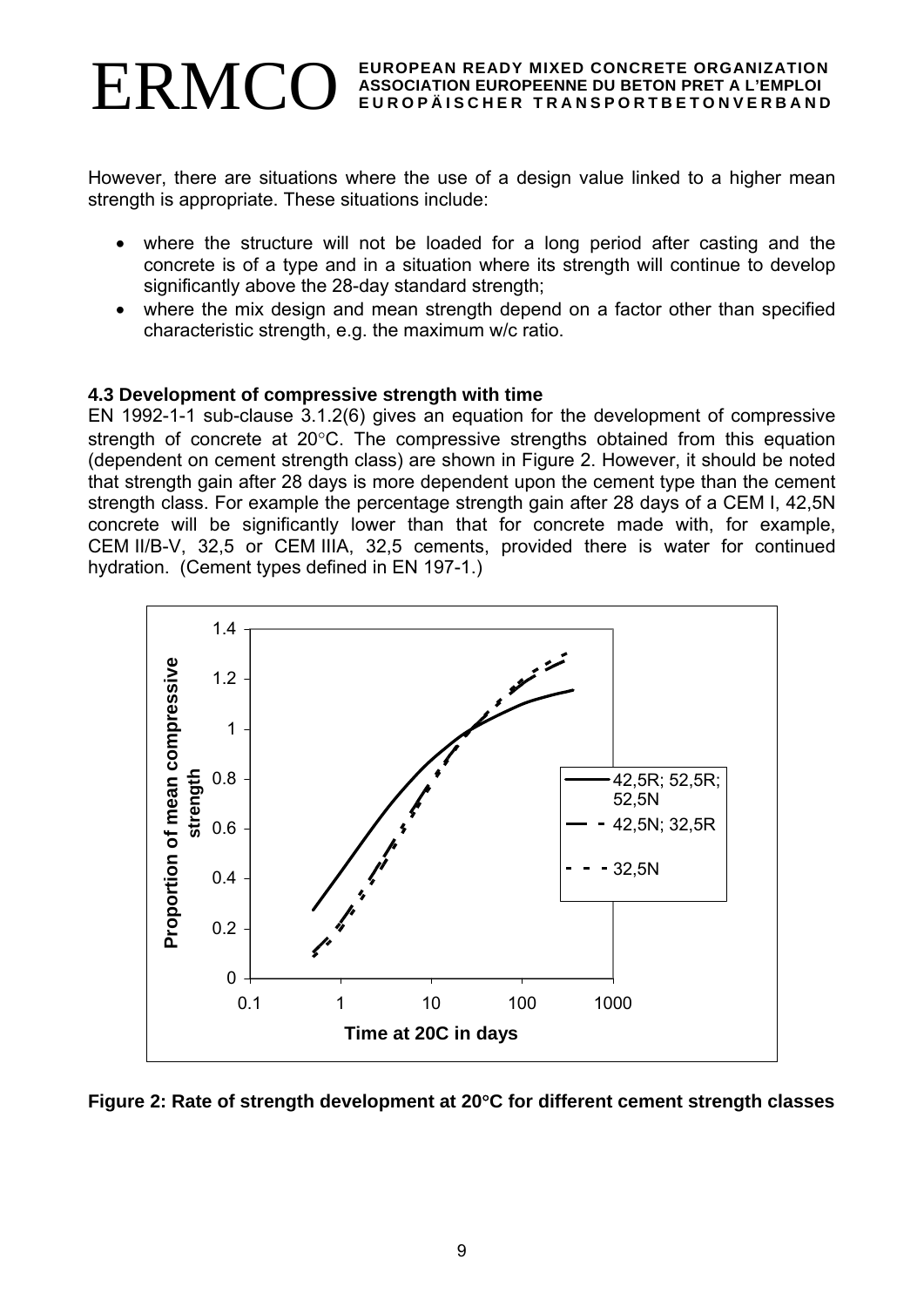If the designer has information that show the concrete to be supplied will gain strength more rapidly, this information may be used, for example, to reduce the stress/strength ratio in the creep calculation.

EN 1992 does not cover the rate of strength development *in the structure itself* and this will depend upon [3]:

- type of concrete (mainly cement type and content);
- concrete placing temperature;
- ambient temperature;
- section thickness:
- type of formwork.

If the rate of strength development in a section has to be predicted, computer modelling and maturity calculations are necessary. The producer may be required to supply some basic information, which will depend upon the model being used [4], for example, cement type, class and content, and the adiabatic temperature rise curve. The models assume that there is sufficient water for hydration to continue without interruption and this is a reasonable assumption for the first few days after casting. The validity of this assumption for longer-term predictions needs to be assessed on a case-by-case basis.

# **5. TENSILE STRENGTH**

#### **5.1 Background**

In the design of concrete, tensile strength is used for:

- generally, considerations of cracking, shear, punching shear, bond and anchorage;
- the evaluation of the cracking moment for prestressed elements;
- the design of reinforcement to control crack width and spacing resulting from restrained early-age thermal contraction;
- drawing moment-curvature diagrams and in the calculation of deflection. In the calculation of deflection, higher tensile strengths lead to lower levels of cracking and lower deflection;
- the design of unreinforced concrete sections, e.g. concrete pavements. In this case the designer wants a high tensile strength.
- the design of fibre-reinforced concrete.

It should be noted that high tensile strength can create its own problems. In the case of early thermal contraction, for instance, high tensile strengths lead to increased restraint and shrinkage, and wider crack spacing and wider cracks. To prevent this, additional crack control steel is required.

There are three 'types' of tensile strength: flexural strength (standard test on prisms), tensile splitting strength (standard test on cylinders) and axial tensile strength (no standard test).

For a given concrete, it is important to appreciate that there cannot be a single value for these three types of tensile strength, because the test value varies with: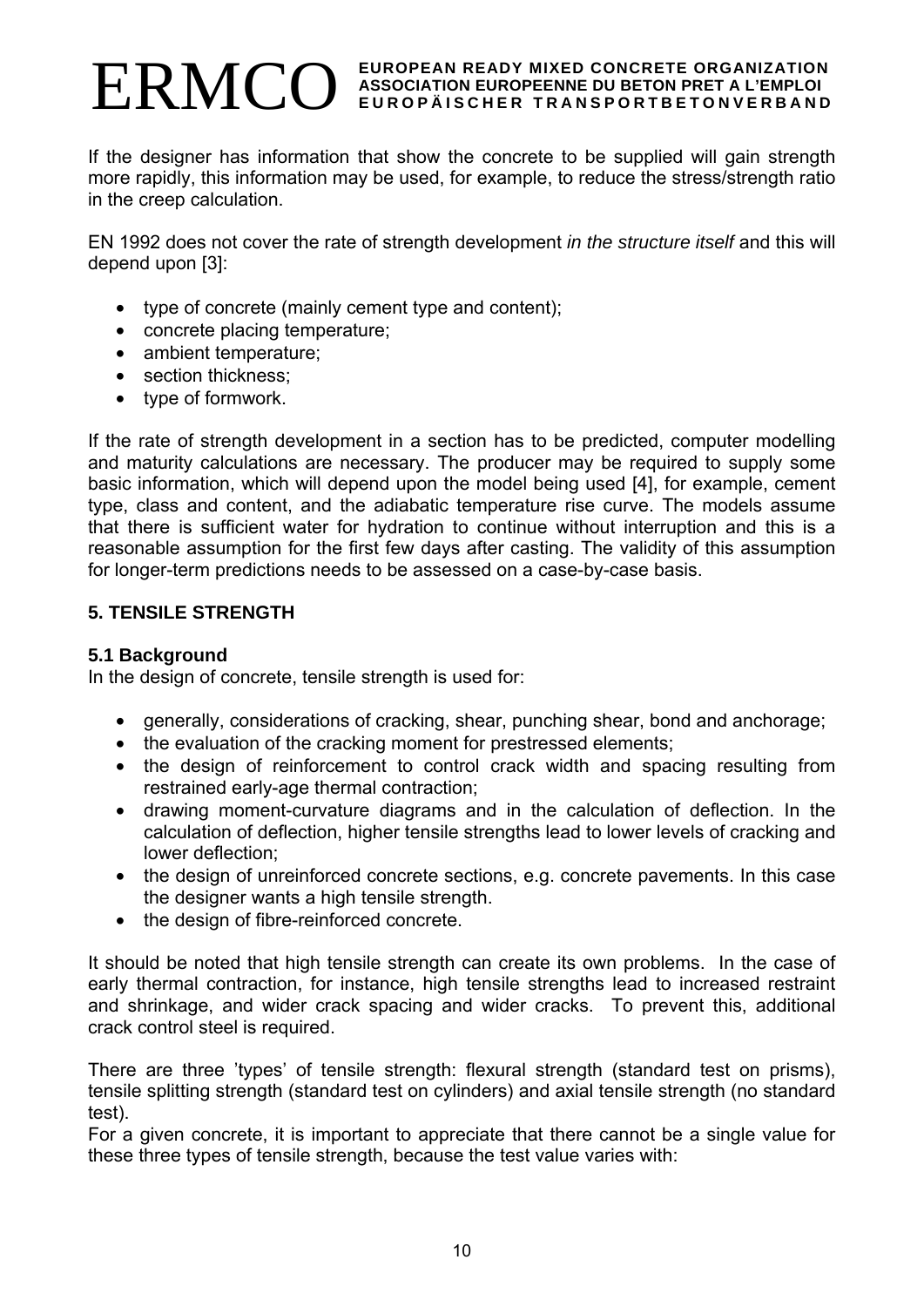- the test method;
- the rate of application of load;
- specimen size.

This difference in the values is explained by the 'weakest link' concept. This supposes a tensile failure starting at the weakest link, and once started, spreading rapidly throughout the cross-section. Therefore with a larger area in tension, it is likely that the strength of the 'weakest link' will be lower than with a smaller area, and consequently the measured tensile strength will also be lower.

The practical implication of this is that the values of tensile strength measured using a flexural test will be significantly higher than those obtained by the cylinder splitting test, which in turn will be higher than those obtained using a direct uniaxial tension test – see figures 3 a-c.



**Figure 3a: location of the weakest link in the flexural test** 



**Figure 3b: location of the weakest link in the splitting test**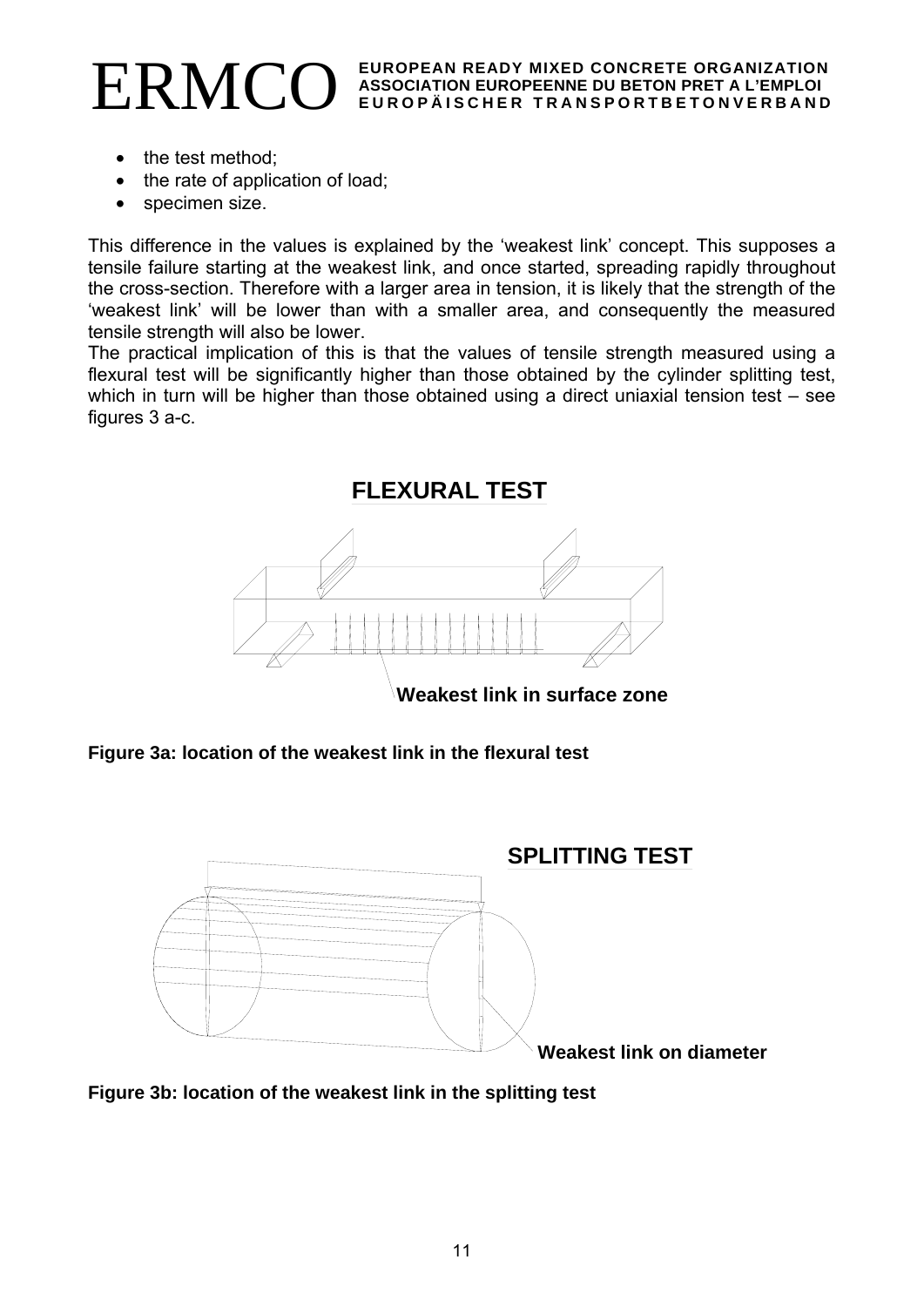



**Weakest link anywhere in specimen**

#### **Figure 3c: location of the weakest link in the direct tensile test**

#### **5.2 How tensile strength is dealt with in EN 1992-1-1**

In EN 1992-1-1, the term 'tensile strength' refers to the highest stress reached under concentric tensile loading, i.e. the **axial tensile strength** – fig. 3c**.**

For normal structural uses, the mean axial tensile strength,  $f_{\text{ctm}}$ , is related to the characteristic cylinder strength by the equations:

for compressive strength classes  $\leq$  C50/60

$$
f_{\rm ctm} = 0.30 \times f_{\rm ck}^{(2/3)}
$$
 MPa

and for compressive strength classes > C50/60,

 $f_{\text{ctm}} = 2.12 \times \log_e (1 + ((f_{\text{ck}} + 8)/10))$  MPa

**Note** 1. ( $f_{ck}$  + 8) is the assumed **mean** cylinder strength. This is used in **serviceability** calculations.

**Note 2:** These values assume that the requirement for strength is controlling the mix proportions.

Unfortunately, this (the mean axial strength) is the definition of tensile strength with which concrete producers are least familiar. However, where the tensile strength is determined by the **tensile splitting test** in accordance with EN 12390-6, EN 1992-1-1 permits the axial tensile strength to be **calculated**, from the tensile splitting strength, and it is taken as 90% of the tensile splitting strength:

$$
f_{\rm ct} = 0.90 f_{\rm ct, sp}
$$

When using this approach, the tensile splitting test should be based on testing concrete that has proportions aimed at giving the target mean strength, as this will result in an estimate of the mean tensile strength.

The **flexural tensile strength** can be measured using the EN 12390-5 test procedure, but in the code, it can also be calculated from the mean axial tensile strength by the following equations: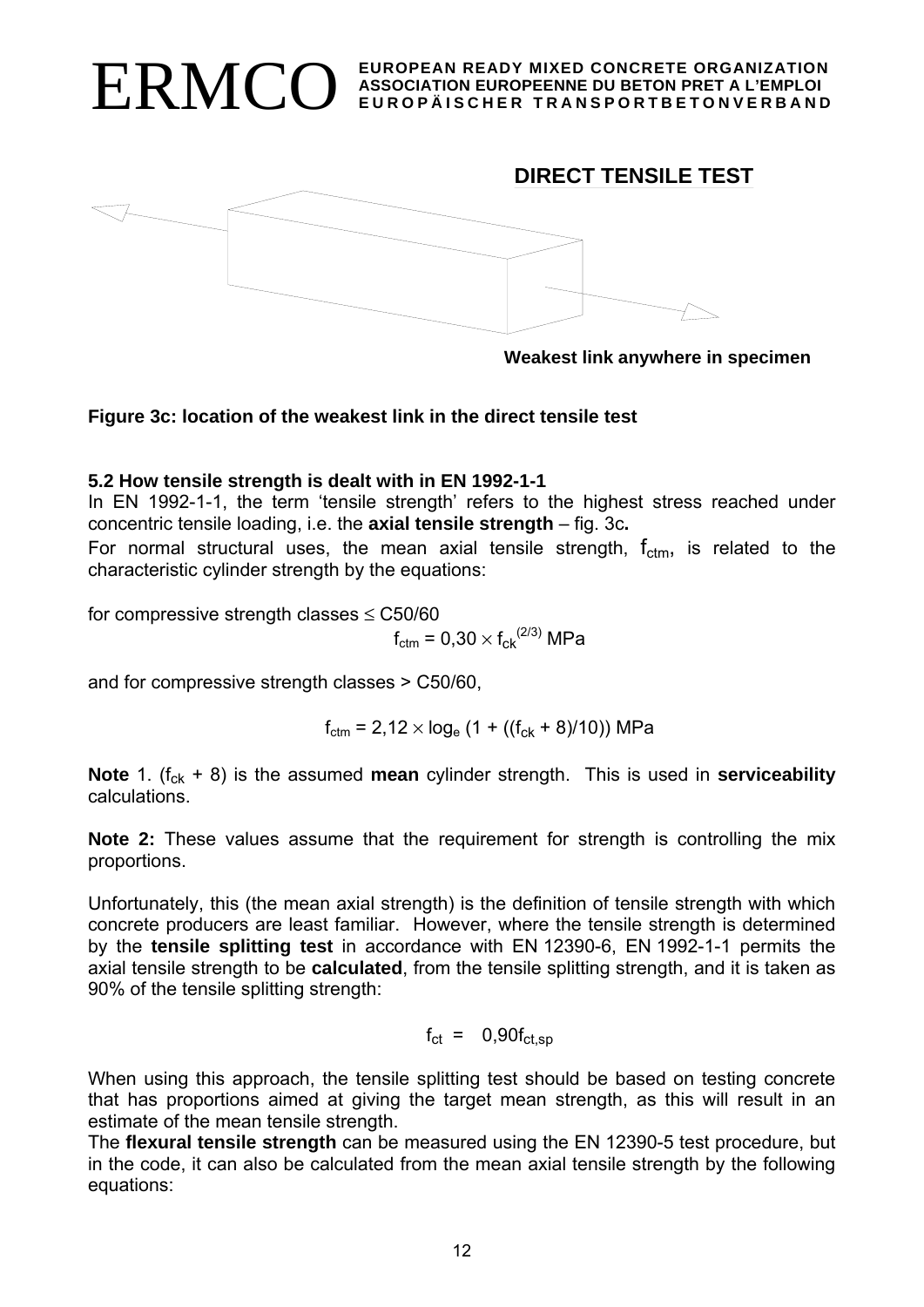EUROPEAN READY MIXED CONCRETE ORGANIZATION **EUROPEAN READY MIXED CONCRETE ORGANIZATION ASSOCIATION EUROPEENNE DU BETON PRET A L'EMPLOI EUROPÄISCHER TRANSPORTBETONVERBAND** 

The flexural strength is the higher of:

a)  $f_{\text{ctm,fl}} = (1,6 - h/1000) f_{\text{ctm}}$ , where h is the total member depth in mm.

or,

b)  $f_{\text{ctm,fl}} = f_{\text{ctm}}$ 

The first equation indicates that the flexural strength measured on a 100  $\times$  100mm prism in accordance with EN 12390-5 is 1,5 times higher than the axial tensile strength.

As the tensile strength influences early-age thermal cracking, EN 1992-1-1 provides equations for calculating tensile strength at different maturities, but recommends that where the development of tensile strength with time is important, tests should be carried out, taking into account the exposure conditions and the dimensions of the structural member. For practical reasons, the test itself cannot reflect the exposure and dimensions of the structural member; but using the concept of maturity, it is possible to calculate the maturity of the structure at which cracking is expected and to test specimens with this maturity.

# **5.3 Measuring tensile strength**

Where the tensile splitting strength is required, it should be determined in accordance with EN 12390-6. Where the flexural strength is required, it should be determined in accordance with EN 12390-5 using the 4 point method. The alternative method of loading (centre-point loading) has been found to give results 13 per cent higher than the reference method. There is no European or International standard for the measurement of the axial tensile strength. Neither EN 12390-5 nor EN 12390-6 includes information on the precision of the test.

Tensile strength testing produces variable results. Sherriff [5] has shown that the coefficient of variation due to testing of the tensile splitting test was over twice that for cube testing (6.5% compared with 3.2%). In the code, too, a high coefficient is assumed.

Using a combination of probability theory and computer simulation, Sherriff also showed that in order to achieve a reasonable chance of conformity, the producer's design margin must be set high enough to give a failure rate of appreciably less than 1%.

Ryle [6] showed that under laboratory conditions it was possible to get relatively low testing errors with the tensile splitting test, but normal compressive testing machines that were in calibration for cube testing may nevertheless give unreliable results. He concluded by saying that the tensile splitting test was unsuitable as a conformity test for concrete.

# **5.4 Some practical advice**

Because of high test variability, most ready mixed concrete producers resist entering contracts to supply concrete on the basis of a specified characteristic tensile splitting or characteristic flexural strength. On request, producers will supply information on the tensile strength obtained on concrete that has the target mean compressive strength via the initial testing route in EN 206-1. It is recommended that at least three (ideally six) tensile strength specimens are made from each of three batches, one aimed at achieving the target mean strength and one each above and below the target mean strength and then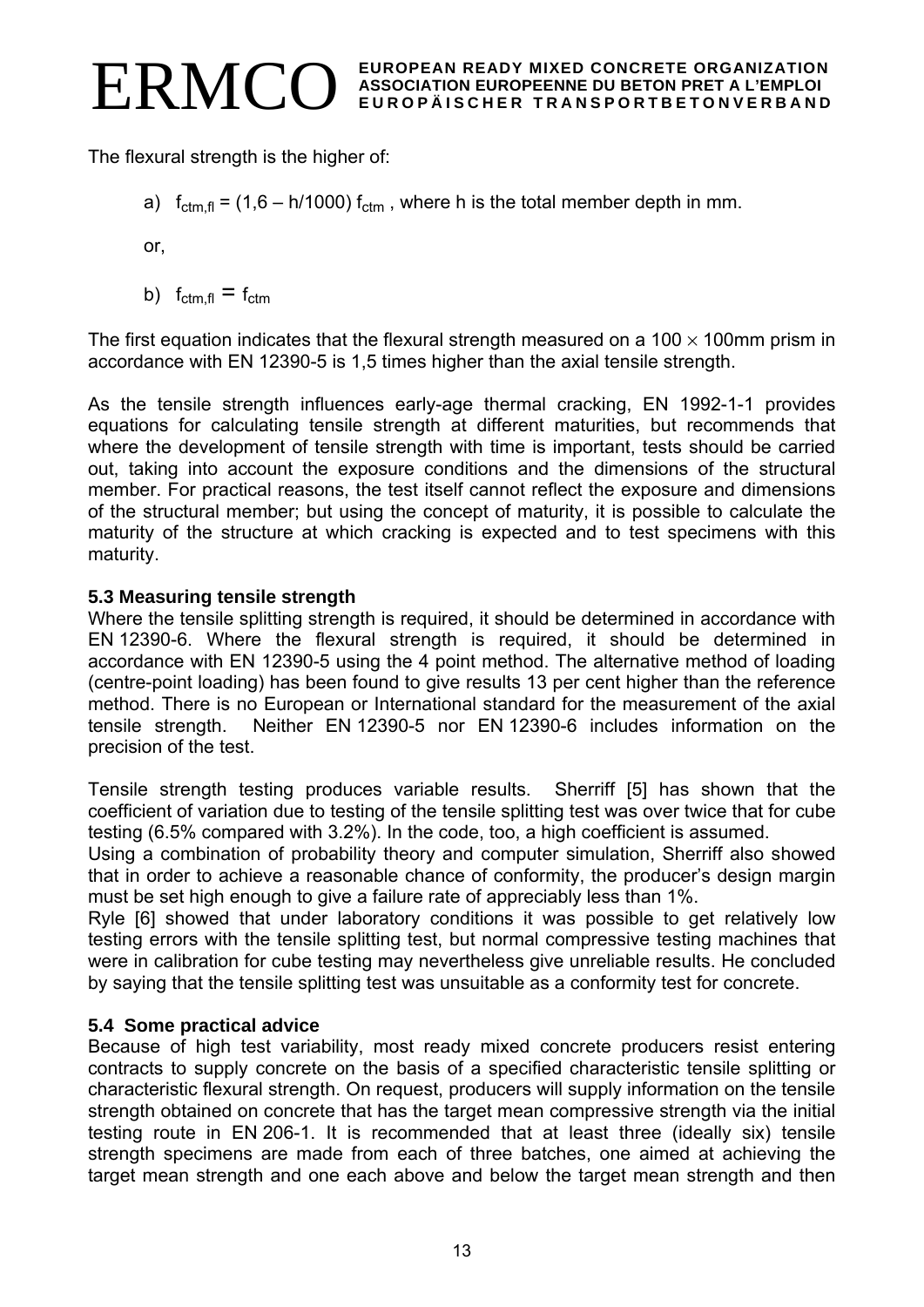interpolate the results to give the tensile strength at the higher of  $(f_{ck} + 8)$  MPa (cylinder) or the target mean strength.

In EN 1992-1-1, sub-clause 3.1.2(9) the **rate of development of tensile strength** is assumed to be the same as that of compressive strength up to the age of 27 days. At 28 days and older, the tensile strength uses a rate coefficient that is to the power of two-thirds that used for compressive strength. However, when knowledge of the development of tensile strength with time is important, the standard recommends testing.

Where information on the development of tensile strength with time for a specific concrete is sought, the test method needs to be agreed and then specified. It is recommended that producers should try to agree on either the tensile splitting test (EN 12390-6), or the flexural test using the EN 12390-5 reference method. Due to testing variability, at least three (ideally six) specimens should be tested at each age. As neither of these test methods has precision data, all that can be usefully done with the results is to calculate the mean value. The test results relate to the development of tensile strength in standard test specimens and not the structure. Computer modelling and maturity calculations are needed to transpose these data to the expected tensile strength in the structure.

Depending on what the data are required for, the **concrete mix proportions** for the tests should be either:

a) those that are expected to give the target mean compressive strength; the average test value is then taken as the mean tensile strength.

or,

b) those that are expected to give the characteristic compressive strength; the average test value is then taken as the characteristic tensile strength.

#### **5.5 Enhancing tensile strength.**

Some general approaches:

- increasing the compressive strength will increase the tensile strength;
- the relative volumes of paste and aggregate have little effect on tensile strength [7];
- coarse aggregate type has a significant influence on tensile strength. Concrete containing high quality crushed rock coarse aggregate tends to have higher tensile strength than concrete made with gravels.

Steel fibres do not change the tensile strength of concrete itself, but in concrete elements they control cracking and help avoid catastrophic failure.

Polymer fibres only help to control cracking of concrete in the plastic state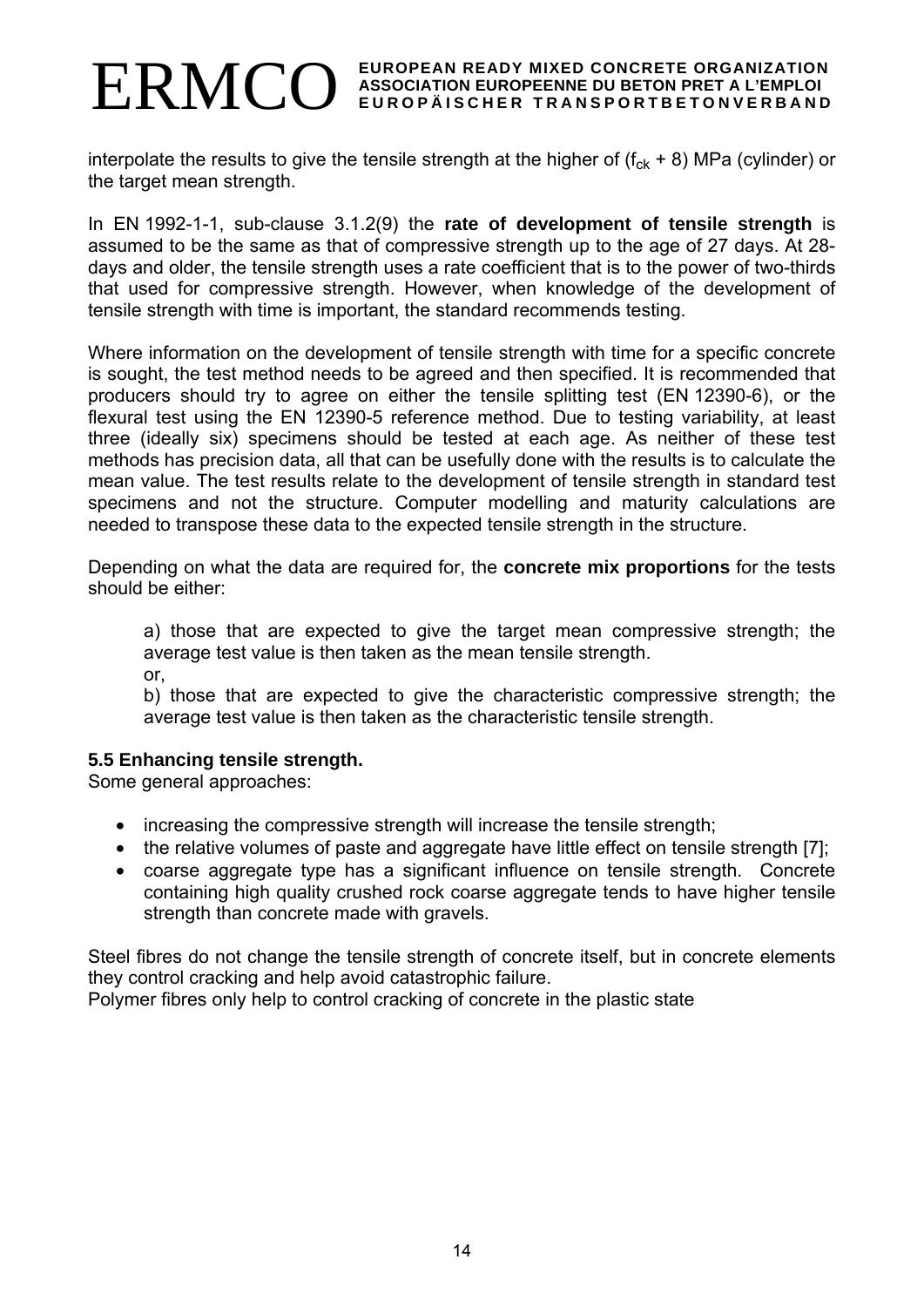# **6. MODULUS OF ELASTICITY**

#### **6.1 Background**

The modulus of elasticity (E-value) of concrete is an important property in design:

- used in the calculation of deflection, often the controlling parameter in slab design;
- used in calculations involving pre- or post- tensioned elements;
- also affects column shortening under load and the stresses due to restrained movements.

The modulus can be measured using either static or dynamic tests, and the two procedures do not give the same measured value of the modulus. The static modulus is measured by plotting the deformation of a cylinder under an applied load (usually 30-40% of the ultimate load). The dynamic modulus is determined by vibration of a concrete specimen. Producers are more likely to be familiar with tests to determine the static modulus.

The E-value is the ratio between stress (load/area) and strain (deformation, or change of length/length). As concrete is not a truly elastic material, the relationship between stress and strain is not constant. Three E-value conventions are used, the secant modulus, the tangent modulus and the initial tangent modulus, see Figure 4.



**Figure 4: diagrammatic stress – strain relationships for concrete** *(after A.M.Neville, 'Properties of Concrete')*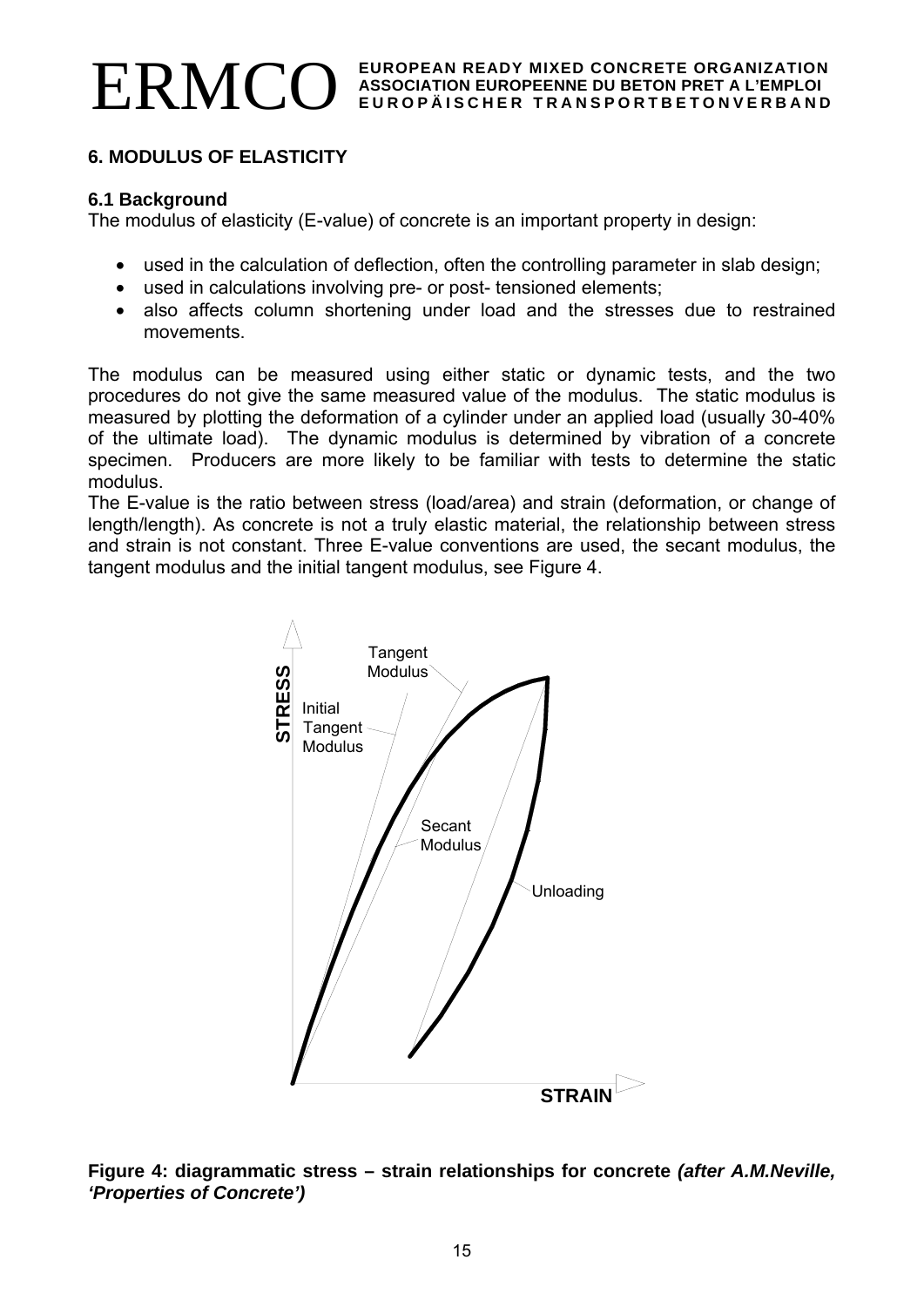These are measurements of the static modulus. The initial tangent modulus, however, is approximately equal to the dynamic modulus. It can be seen that the tangent moduli only apply to the adjacent part of the stress/strain curve. The most generally useful measure is the secant modulus, and in EN 1992-1-1, it is the **secant modulus**, *E*cm, that is used in design.

In design, the secant modulus is calculated, or assumed, from the characteristic compressive strength, and modified by two factors:

- reduced by a safety factor,  $\gamma_{cE}$ , to give a value for the modulus,  $E_{cd}$  to be used in design. The recommended value of  $\gamma_{\rm cE}$  is 1,2.
- since the E value is in reality modified by creep, the code applies another reduction to the E-value – the creep co-efficient, which typically has a value between 2 to 3.

The E-value modified in these two ways is called the **effective modulus of elasticity.** This is given the notation  $E_{c, eff.}$  and is what is used in design to resist permanent and long-term loading.

For short term loading of concrete elements, the design value of modulus,  $E_{cd}$ , is used to determine the movement.

# **6.2 How E-value is dealt with in EN 1992-1-1**

If information is not available on the concrete that will be used, designers have to use the lowest common European value for E-value. For quartzite aggregates, the 'normal' static modulus (the secant modulus) is calculated from the specified characteristic cylinder strength from the equation:

$$
E_{\rm cm} = 22[(f_{\rm ck} + 8)/10]^{0.3} \,\text{GPa} \qquad (f_{\rm ck} \text{ in MPa})
$$

The text of EN 1992-1-1, 3.1.3(2) does not specifically say so, but the equation for quartzite aggregates may also be applied to concretes made with siliceous aggregates.

For limestone and sandstone aggregates, the value is reduced by 10% and 30% respectively and for basalt aggregates, it is increased by 20%. This approach assumes that the designer knows the aggregate to be used; usually, this is not the case until the supplier is selected. Only in the case of very high strength concrete is the type of coarse aggregate usually known and often, specified.

#### **6.3 Measuring the E-value**

# **6.3.1 Test methods**

Work is in progress within CEN to develop a test procedure to measure the static modulus of elasticity. While there will be some preliminary loading cycles to take out the effect of creep, the value from this test is usually taken as being the approximate secant modulus. This static modulus test will be published in the EN 12390 series.

In the ASTM C 512-02 creep test, the E-value is determined from the strain at first loading. As it is based on the difference between only two measurements, it may be less reliable than that obtained using the EN 12390 test.

The **initial tangent modulus** may be determined in two ways: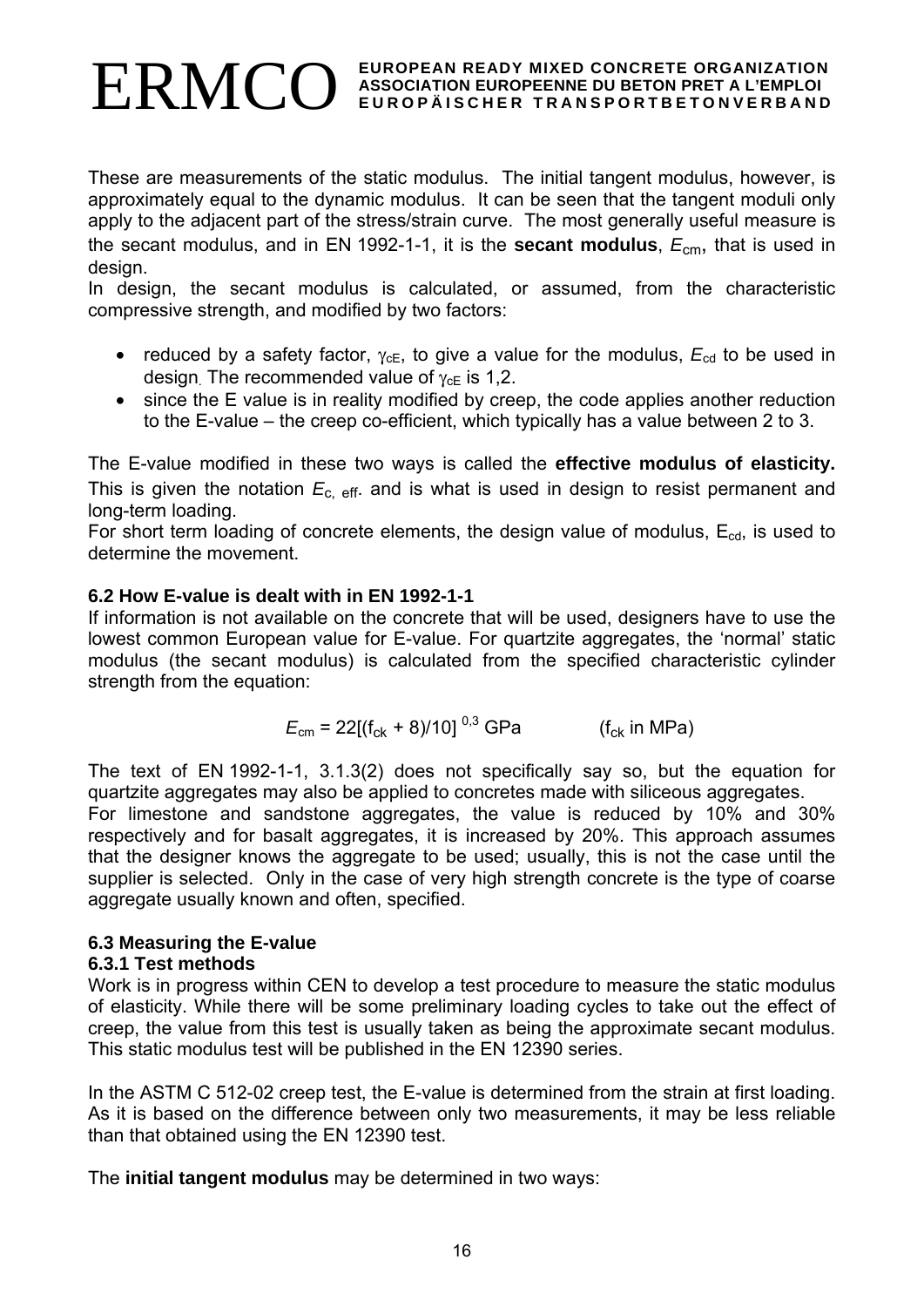- using ultrasonic pulse velocity measurements. EN 12504-4 does not include a procedure for converting the ultrasonic pulse velocity readings into an initial tangent modulus, but the procedure is covered in BS1881-203. It is expected that this procedure will in included in the UK National Annex to EN 12504-4
- measuring the dynamic modulus by means of a variable frequency oscillator. A procedure for measuring the dynamic modulus (≈ initial tangent modulus) is given in BS1881-209.

# **6.3.2 Guidance on E-value testing**

As deflection forms part of the serviceability limit state, an average E-value is appropriate and so the concrete mix proportions should be those that are expected to give the target mean compressive strength.

Care is needed when selecting a test machine to use for these tests. Machines that are in calibration for cube testing may not be suitable for modulus testing. The problems tend to be with high capacity machines (heavy platens) and machines where the ball seating is not properly free to rotate. The existence of a problem may be identified if there are large differences between the three strain readings.

As a measured E-value is being used, the designer might consider using a reduced partial safety factor of  $\gamma_{\text{cF}}$ , say 1.1 in place of the normal 1.2, giving a higher design value. An even lower safety factor of unity is not recommended, as there will be uncertainty associated with the measured value and variability of production.

A number of research projects have reported that measured E-values are lower (sometimes significantly lower) than the value obtained by using the equation in the Eurocode. At the time of preparing this report, the reason for these differences is not known.

#### **6.4 Enhancing the modulus of elasticity**

There are a number of factors to be considered:

- generally, the E-value can be increased by increasing the characteristic strength the principle behind the equation in **6.2.** However, to increase the modulus by 20% it is necessary to increase the concrete strength by at least three strength classes, a very expensive solution.
- since the bulk of the volume of concrete is aggregate, the E-value of the aggregate will have a significant effect on the E-value of the concrete. Selecting an aggregate with a high E-value will increase the modulus of elasticity of concrete. In most cases a producer will have no information on the aggregate modulus, but it is usually accepted that it is proportional to aggregate density.
- the E-value of concrete is a function of the E-values of its two constituents, paste and aggregate. Usually the E-value of the aggregate is the greater of the two, so increasing the aggregate volume can increase the E-value of the concrete - by around 5% [7]. When compared with the effect of aggregate type, this is a small increase, but mix design (relative volumes of aggregate and paste) is at least something over which the producer has control, whereas aggregate type often cannot be changed.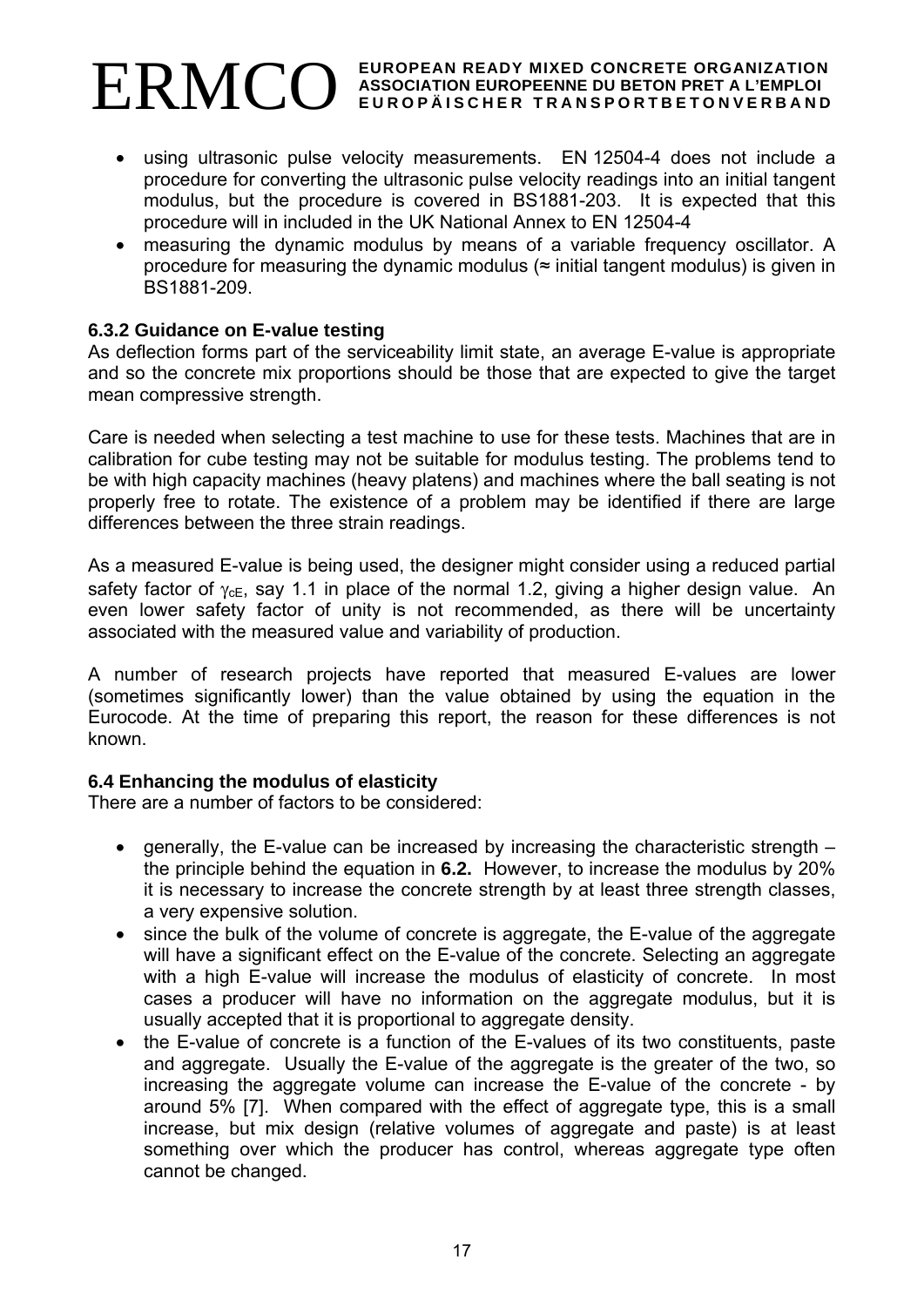# **7. CREEP**

#### **7.1 Background**

Creep is defined as the gradual increase in deformation (strain) with time for a constant applied stress, after taking into account other time dependent deformations not associated with the applied stress, i.e. shrinkage, swelling, thermal deformation, see Figure 5. For example, when the formwork from a slab is removed, the slab will deflect. This initial deflection is due to the elastic strain. However, with time the slab will progressively deflect more due to a number of factors, the main one being creep. As creep strain is typically 2.0 to 4.0 the elastic strain [8], the deflection due to creep can be several times larger than the initial deflection and therefore the designer must take this into account. Allowance for further movement needs to be made when fixing rigid, brittle partitions under concrete slabs and beams.



#### **Figure 5: Time-dependent deformations in concrete subjected to a sustained load change in strain of a loaded and drying specimen -** *(after A.M.Neville, 'Properties of Concrete')*

Creep will also reduce the level of prestress in prestressed concrete elements, and in columns will cause a shortening of the column and a slow transfer of load from the concrete onto the reinforcement.

Creep in tension can also be beneficial in that it may partly relieve the stresses induced by other restrained movements, e.g. drying shrinkage, thermal contraction or by loading. While the mechanisms of tensile creep and compressive creep may be different, it is normal in design to assume the creep coefficients in tension and compression are the same [1].

Generally, creep depends on ambient humidity, the dimensions of the element, and the composition of the concrete. It is also influenced by the maturity of the concrete when first loaded, and on the duration and magnitude of the loading.

# **7.2 How creep is dealt with in EN 1992-1-1**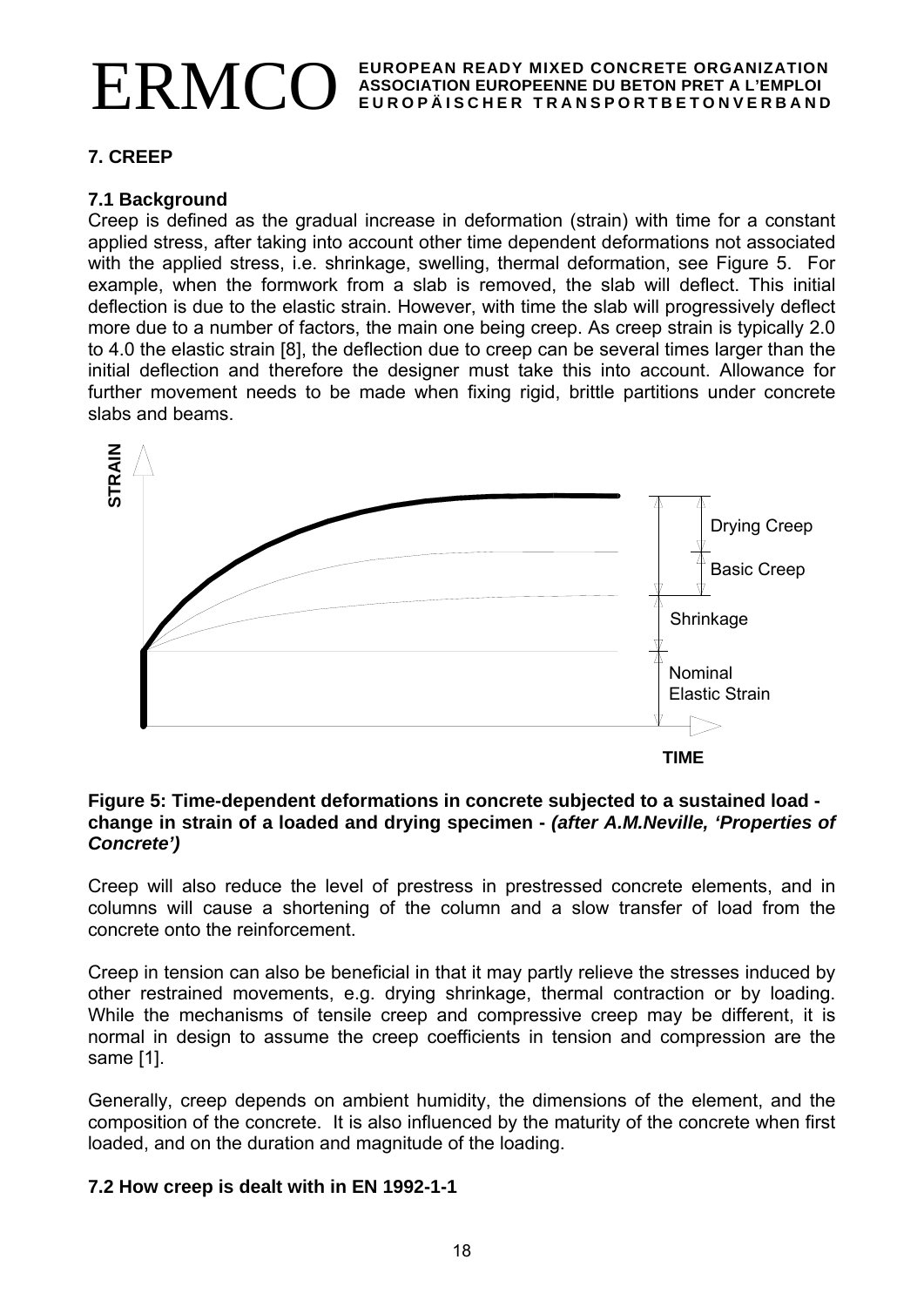The **creep deformation** is calculated from a creep coefficient and the mean secant modulus of elasticity, and is given as:

$$
\varepsilon_{cc} \left( \infty, t_0 \right) = \varphi \left( \infty, t_0 \right) . (\sigma_c/1.05E_{cm})
$$

where  $\varepsilon_{cc} (\infty,t_0)$  = creep deformation at time t =  $\infty$  $\varphi(\infty,t_0)$  = creep coefficient at time t =  $\infty$  $\sigma_c$  = constant compressive stress applied at time t = t<sub>0</sub>

**Note**: the expression 1.05 $E_{cm}$  is actually the tangent modulus,  $E_c$ , which is taken simply as 1.05 times the secant modulus.

For indoor conditions (RH =  $50\%$ ) and outdoor conditions (RH =  $80\%$ ), figures are given for determining the **creep coefficient**,  $\varphi$  ( $\infty$ ,t<sub>0</sub>), provided the concrete is not subjected to a stress greater than 45% of the characteristic strength at the time of loading. Where the applied stress exceeds this value there will be micro-cracking in the concrete that will increase the creep, and equations are provided in EN 1992-1-1 for taking this creep nonlinearity into account.

# **7.3 Measurement of creep**

#### **7.3.1 Test methods**

**ASTM C 512-02** test is a method of measuring the total creep (basic creep plus drying creep) of concrete. While some standard conditions are defined, it is recognised that these may be varied to get information relevant to a specific project. Six 150 mm diameter cylinders are cast, two used for strength testing, two used for creep testing and two are left without loading to determine the changes of strain without load, e.g. those due to drying and to autogenous shrinkage. The applied load shall not be more than 40% of the compressive strength at the time of loading. Readings are taken immediately the load is applied; then 2 to 6 hours later; and then at defined intervals until they have been loaded for one year. A procedure is given for calculating the creep rate.

According to Brooks [9], the equipment for the ASTM C 512 test is large and expensive and researchers tend to use smaller, less expensive equipment.

There is no European test for creep of concrete in the EN 12390 series, but a test is being developed for repair products. This test is defined in prEN 13584-2 and uses (40 x 40 x 160) mm prisms which makes it unsuitable for most normal concretes. Work has started on an ISO test (ISO/WD 1920-Y), but this is at the committee draft stage.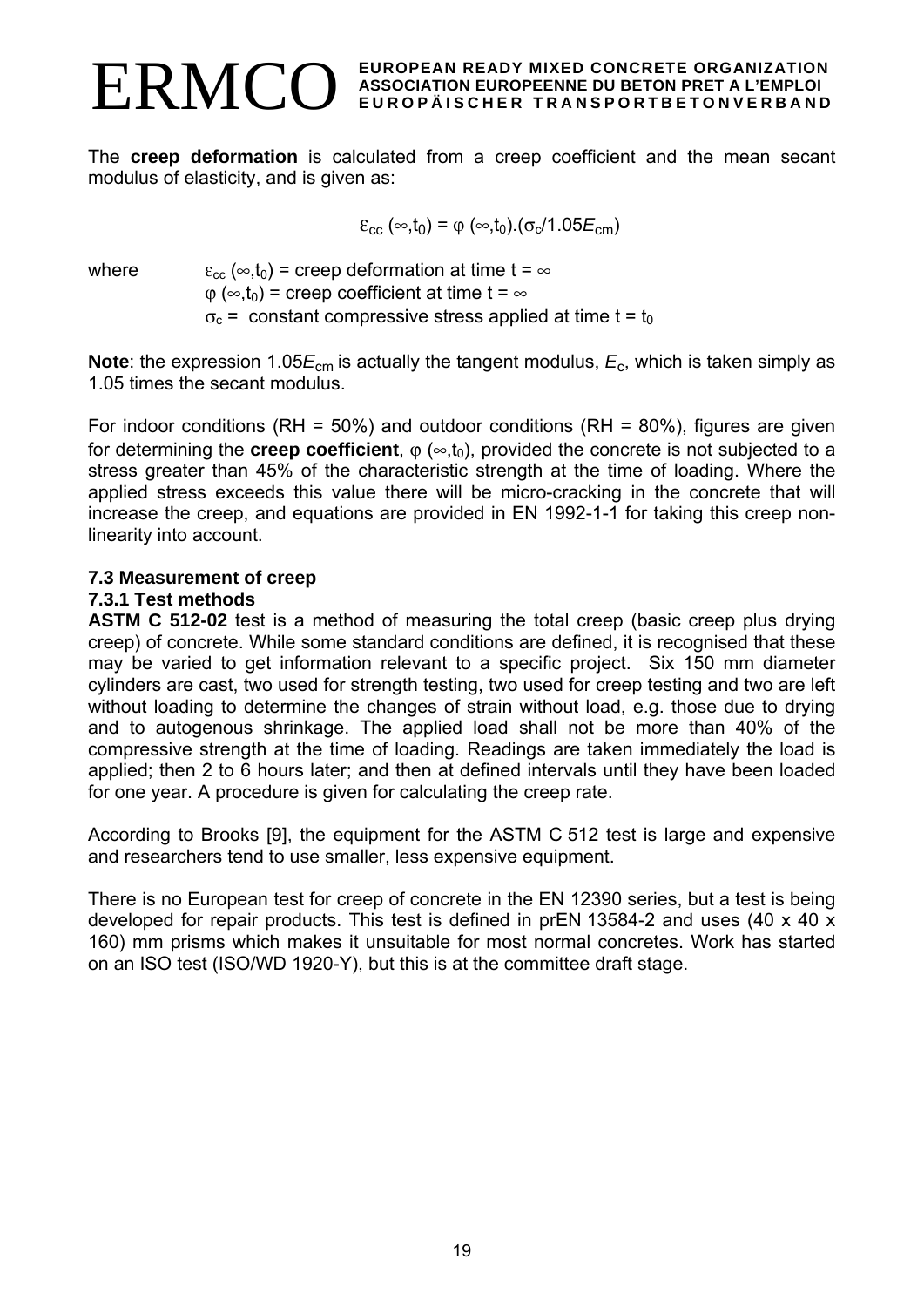# **7.3.2 Guidance on creep testing**

Some general considerations:

- concrete under stress will creep more if it is drying. The creep without drying is called 'basic creep' and the additional creep that is the result of the drying is called 'drying creep'. Therefore a creep test should be done in environmental conditions that reflect the in-use environmental condition.
- creep is also a function of the strength of the concrete at loading: the higher the strength at loading the lower the stress/strength ratio and the lower the creep.
- even with an equal stress/strength ratio, creep is lower when the load is imposed on the concrete at a later age. Therefore any test procedure needs to reflect the age at which the structure will be loaded.
- creep will increase with time, but after about 30 years it is assumed to be constant. Obviously it is not practical to test for such periods. About 50% of the ultimate creep occurs during the first 2 to 3 months and 90% after 2 to 3 years. The longer the testing period, the more accurate is the prediction of long-term creep. Gilbert [8] has reviewed the mathematical expressions for the shape of the creep coefficient versus time curves, and identifies the more useful expressions. He also concluded that the equations for predicting ultimate creep from 28-day creep test data were not reliable and a longer testing period is recommended.
- high temperatures have a significant effect on creep. However in the normal range of operating temperatures of structures the effect of temperature is relatively small compared to the effect of relative humidity.

For normal indoor conditions where project specific data are required, the standard requirements of ASTM C 512-02 apply, and a stress/strength ratio of 40% may be used. In some situations it will be necessary to vary the test in one or more of the following ways:

- a higher stress: strength ratio;
- a variable stress: strength ratio;
- a different temperature;
- a variable temperature;
- a different relative humidity;
- a variable relative humidity;
- the time of testing.

Testing conditions that reflect those likely to be encountered during construction should be selected and specified. The drying creep component of the total creep is a function of surface to volume ratio and as it is not normally practical to vary the specimen size, it may be necessary to take a worse case, or test at different relative humidity and interpolate for different parts of the section.

The constituent materials that are planned for the construction should be used in the test concrete, and the strength of the test mix should give a compressive strength in the range  $f_{ck}$  to  $(f_{ck} - 4)$ .

**Note 1**: creep is higher in weaker concrete, even when the stress:strength ratio is the same and so using a strength lower than the mean value gives a small factor of safety.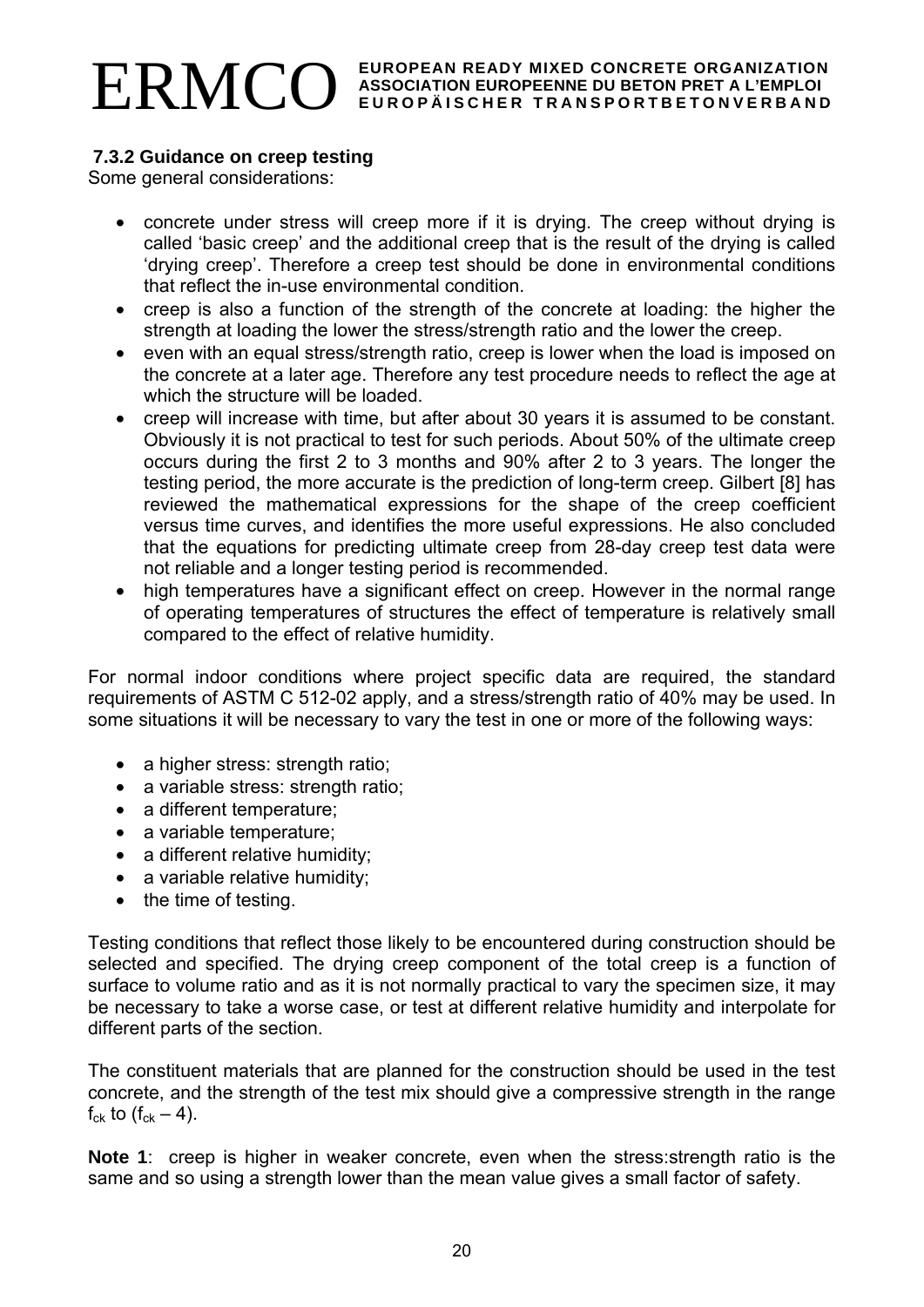**Note 2:** it may be necessary to increase the strength of the concrete if the mix design is controlled by other factors, e.g. maximum water/cement ratio.

Equation 1 of ASTM C 512-02 should be used to calculate the creep rate, and the creep deformation at, say, 30 years. The equation may also be used to calculate the creep coefficient (as opposed to assuming it, as in EN 1992-1-1) by dividing the creep deformation by the measured elastic strain.

#### **7.4 Reduction of creep**

Some considerations:

- a key factor in creep is the **stress/strength ratio at the time of loading**, so increasing the strength before loading can significantly reduce creep. Where the applied stress exceeds 45% of the characteristic strength at loading, non-linear creep may occur and this increases the creep.
- creep takes place in the cement paste and so an increase in the **volume of the aggregates** will reduce creep.
- concrete containing recycled aggregate will have an increased volume of cement paste and, as a result, an increased creep.
- creep is influenced by the **porosity of the cement paste** (w/c ratio) so high strength concrete will creep less than low strength concrete at an equal stress/strength ratio. This may, however, be offset by the effect of increased paste volume in high strength concrete. During hydration, the porosity of the cement paste is reduced and so for a given concrete and stress/strength ratio, creep reduces as the strength increases, i.e. as the time between casting and loading increases.
- as the aggregates restrain the creep in the cement paste, the stiffer the aggregate (higher E-value), the lower is the creep.
- the **type of cement** is important if the age of loading is fixed. Cements that hydrate more rapidly will have higher strength at the age of loading, a lower stress/strength ratio and a lower creep. However where the stress/strength ratio is the same at loading and the environment is one where the strength will continue to develop, cements that develop more strength after loading will have a lower creep. This explains why concretes containing fly ash or blastfurnace slag tend to have lower creeps.
- the presence of **reinforcement** can significantly reduce creep and this is taken into account during the design process. This aspect of reducing creep is not under the control of the concrete producer.
- on the assumption that the time of loading is unchanged, a producer does have some control over the value of the creep coefficient, as it is affected by cement type (or, more specifically, rate of strength gain), and the strength of the concrete.
- since creep deformation is a function of the E-value of the concrete, the factors affecting the modulus also affect creep.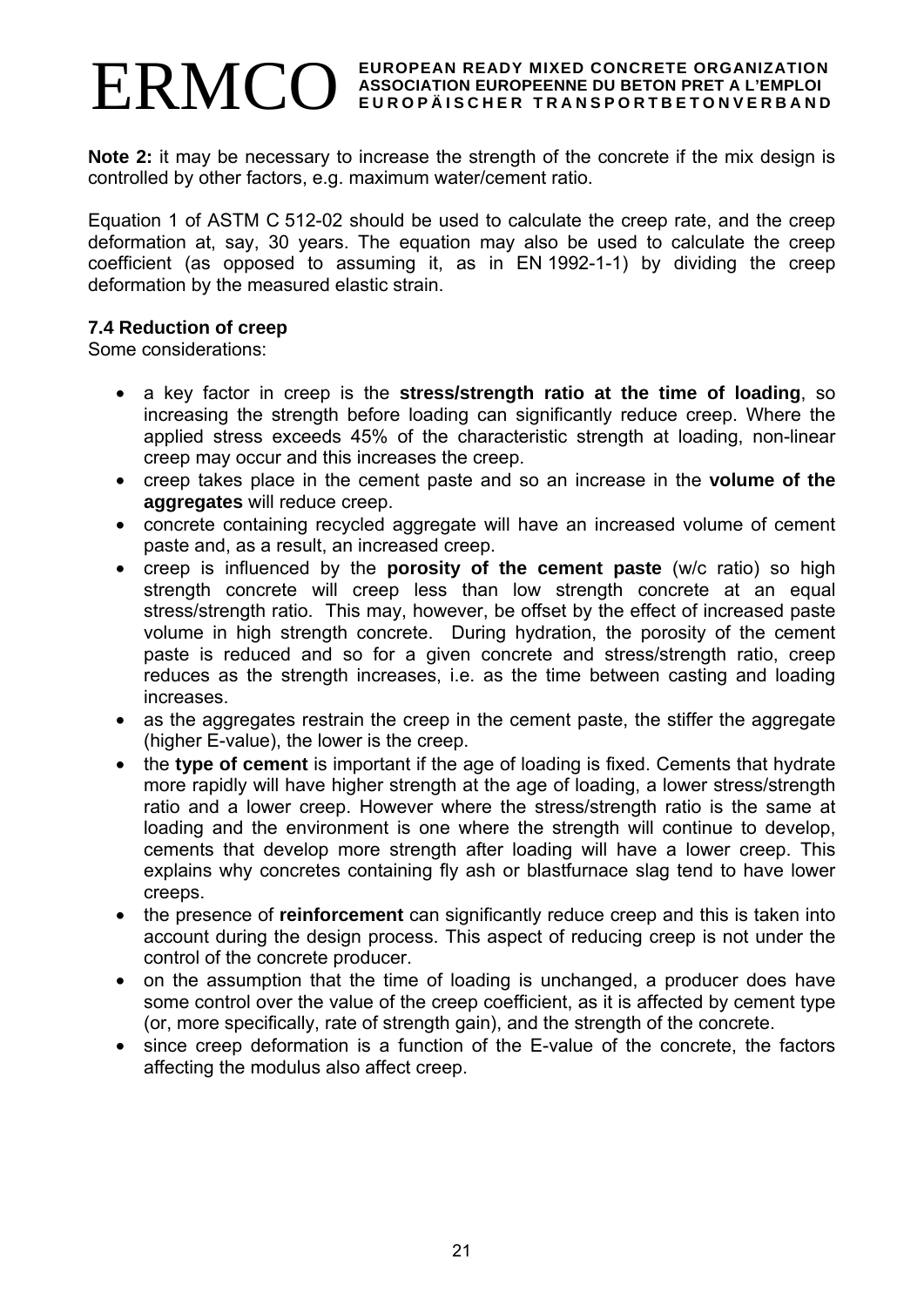# **8. SHRINKAGE**

# **8.1 Background**

Shrinkage is a combination of autogenous shrinkage and drying shrinkage.

**Autogenous shrinkage** occurs during setting and is caused by the internal consumption of water during hydration. The volume of the hydration products is less than the original volume of unhydrated cement and water and this reduction in volume causes tensile stresses and resulting shrinkage. In normal concrete, autogenous shrinkage is less than 100 microstrain, but in high strength concrete with a low w/c ratio, the autogenous shrinkage can exceed the drying shrinkage.

At a w/c ratio of 0.4 or higher, autogenous shrinkage is low enough to be ignored. At lower w/c ratios account should be taken of autogenous shrinkage. This is difficult in practice as there is no agreed test method or test period and the values reported in the literature vary widely from 200 to 1200 microstrain.

**Drying shrinkage** is caused by the loss of water from the concrete to the atmosphere. Generally this loss of water is from the cement paste, but with a few types of aggregate, the main loss of water and contribution to the drying shrinkage of concrete is from the aggregate. Drying shrinkage is relatively slow and the stresses it induces are partially balanced by tensile creep relief.

The rate of drying shrinkage is dependent upon the relative humidity (RH) of the surrounding air and the 'notional size' (2x concrete cross sectional area / perimeter exposed to drying) of the section. As the RH of the air increases, the drying shrinkage reduces. As the notional size increases, the drying shrinkage reduces.

Taking the effects of shrinkage into account is a normal part of the design process and for this the shrinkage has to be estimated. If shrinkage is restrained, cracking is likely to occur. In prestressed concrete, shrinkage results in loss of prestress, and in asymmetrically reinforced concrete, it will increase deflection.

# **8.2 How shrinkage is dealt with in EN 1992-1-1**

The shrinkage is taken as the sum of the autogenous shrinkage and the drying shrinkage. **8.2.1** The ultimate **autogenous shrinkage** is calculated from the specified characteristic cylinder strength and is given by the equation:

$$
\varepsilon_{\text{ca}}(\infty) = 2,5(f_{\text{ck}}-10) \times 10^{-6}
$$

and at time, t days, the autogenous shrinkage is:

$$
\varepsilon_{\text{ca}}(t) = \varepsilon_{\text{ca}}(\infty) \times (1 - \exp(-0.2t^{0.5}))
$$

**8.2.2** The nominal unrestrained **drying shrinkage** is calculated by a complex equation in EN 1992-1-1, Annex B or by looking up values in EN 1992-1-1, table 3.2. The data used to compile these equations is very old and the equation reflects old concrete technology where, for example, lower w/c ratios were achieved by using more cement and not by the use of admixtures. The Code states that the mean values given in the table have a coefficient of variation of 30%.

The term 'unrestrained' means unrestrained by reinforcement or by adjacent concrete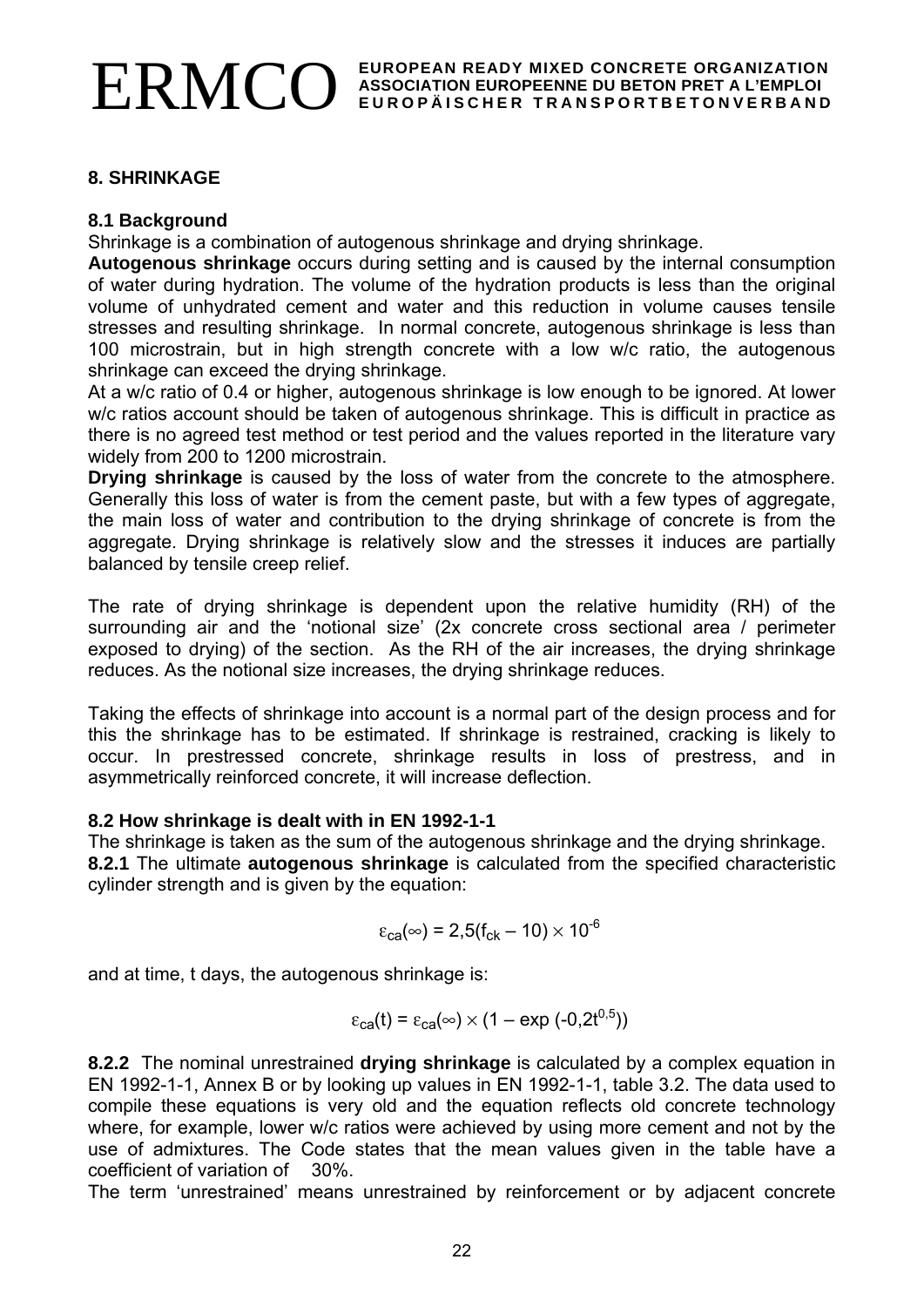sections. The restraint given by the aggregate to the shrinkage of the cement paste is taken into account in the table. The table gives nominal unrestrained drying shrinkages ranging from 0,60% to 0,28% at a RH of 40%.

This nominal drying shrinkage depends upon the age at which a quantification is required, and on the notional size. The thicker the section, the lower the drying shrinkage at any given age.

The procedures in EN 1992-1-1 treat all concretes of the same grade in the same way, irrespective of aggregate type. There is no recognition of the high drying shrinkage that can occur when certain aggregate types are used.

#### **8.3 Measurement of shrinkage**

#### **8.3.1 Test methods**

Any **drying shrinkage test** on concrete will give the total drying shrinkage, i.e. the combined shrinkage of the cement paste and aggregate, when unrestrained by reinforcement.

The **ASTM C 157/C test method** for measuring drying shrinkage of concrete uses three 75 or 100mm prisms (depending on the maximum aggregate size) that are about 285mm long. After a day in the mould and a short period of conditioning in lime-saturated water, the length of the specimen is measured. It is then stored in lime-saturated water for a further 27 days and a second reading of length taken. They are then stored in a chamber at 23±2°C and 50±4 relative humidity for 64 weeks with length readings being taken at defined times. The rate of drying shrinkage will be a function of the specimen size.

There is no European test for drying shrinkage of concrete in the EN 12390 series, but there is a test developed for repair products. This test is defined in EN 12617-4 and uses 40mm x 40mm x 160mm prisms which makes it unsuitable for most normal concretes.

Work has started on an ISO test (ISO/WD 1920-X), but this is at the committee draft stage and it is based on an Australian test procedure (AS 2350.13-1995).

As drying shrinkage is related to the serviceability limit state, the concrete mix proportions used for testing this property should be those that are expected to give the target mean compressive strength. If the drying shrinkage test uses the relative humidity that is of interest, the values obtained in the short term test can be inserted into equation 3.9 in EN 1992-1-1: 2003 and the basic (unrestrained by reinforcement) drying shrinkage strain calculated. By assuming proportional changes, it is also possible to estimate the drying shrinkage at other relative humidity.

The **drying shrinkage of aggregates** is measured on concrete using the EN 1367-4 test. In the UK where aggregates with high drying shrinkage occur, the concrete standard places a drying shrinkage limit of 0.075% on the aggregates. The designer may relax this requirement, but they would be expected to take any resulting higher shrinkage into account. The drying shrinkage obtained by this test should not be taken as being the basic (unrestrained by reinforcement) drying shrinkage strain of the concrete itself.

There is no European or international standard for the measurement of **autogenous shrinkage**.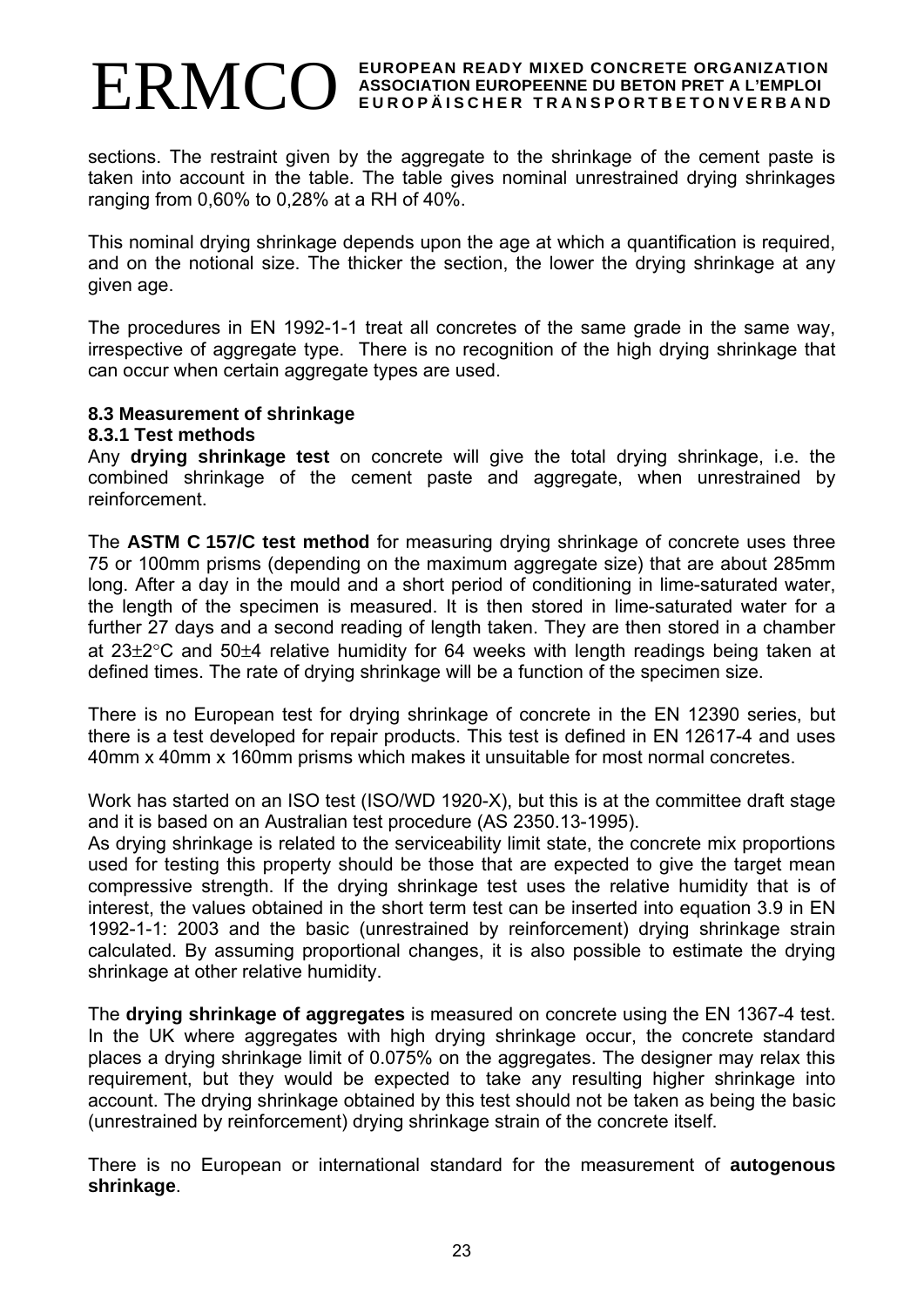#### **8.4 Reduction of shrinkage**

**8.4.1** The potential **autogenous shrinkage** of normal concrete is low (<100 microstrain) and there is little benefit in trying to reduce it further. With high strength concrete made with a low water/cement ratio, the autogenous shrinkage may exceed the drying shrinkage. As the low w/c ratio and high cement content are determined by other requirements, there is little scope for reducing the autogenous shrinkage. However, if the paste volume can be reduced, the autogenous shrinkage will also be reduced.

**8.4.2 Drying shrinkage** is caused by the loss of water from the cement paste and in some cases from the aggregate. Aggregate content and properties are therefore important:

- the aggregate restrains the shrinkage of the cement paste, so the higher the volume of the aggregate the lower the shrinkage. Increasing the aggregate volume from 71 to 74% will reduce drying shrinkage by about 20% [9].
- the higher the E-value of the aggregate, the lower will be the drying shrinkage.
- if the aggregate is also shrinking, it will offer less restraint to the shrinkage of the cement paste and the drying shrinkage of the concrete will be higher. Where drying shrinkage needs to be minimised, aggregates with a low drying shrinkage should be used.
- an increase in the maximum aggregate size should result in a lower paste volume and thereby reduce the drying shrinkage, but this has to be balanced against possible increases in cover to reinforcement.
- using admixtures to achieve the required w/c ratio and consistence without increasing the cement content will reduce drying shrinkage [7].
- at a given aggregate volume, a concrete with a high w/c ratio will have a higher drying shrinkage than a concrete with a low w/c ratio [7].
- special admixtures can be used to reduce drying shrinkage.

# **9. THERMAL EXPANSION**

#### **9.1 Background**

The **coefficient of thermal expansion** of concrete is a measure of the strain produced in concrete after a uniform change in temperature, where the concrete is neither restrained internally with reinforcing bars, nor has any external source of restraint. It is usually expressed in microstrain per degree centigrade and is typically in the range 8 to 13 microstrain / degree C.

As the temperature of concrete changes, it expands or contracts in response to that change. This has a number of structural implications, ranging from the need to provide joints to accommodate the movement of the structure, to the need for reinforcement to control crack widths when the thermal contraction is restrained. The temperature rise due to the release of the heat of hydration from the cement and additions (see section 11), and subsequent contraction on cooling, can lead to early-age thermal cracking [4]. If the resulting crack widths are to be controlled with reinforcement, the amount of reinforcement required is directly proportional to the coefficient of thermal expansion of the concrete. Reducing the coefficient of thermal expansion leads to a proportional reduction in the amount of crack control reinforcement required.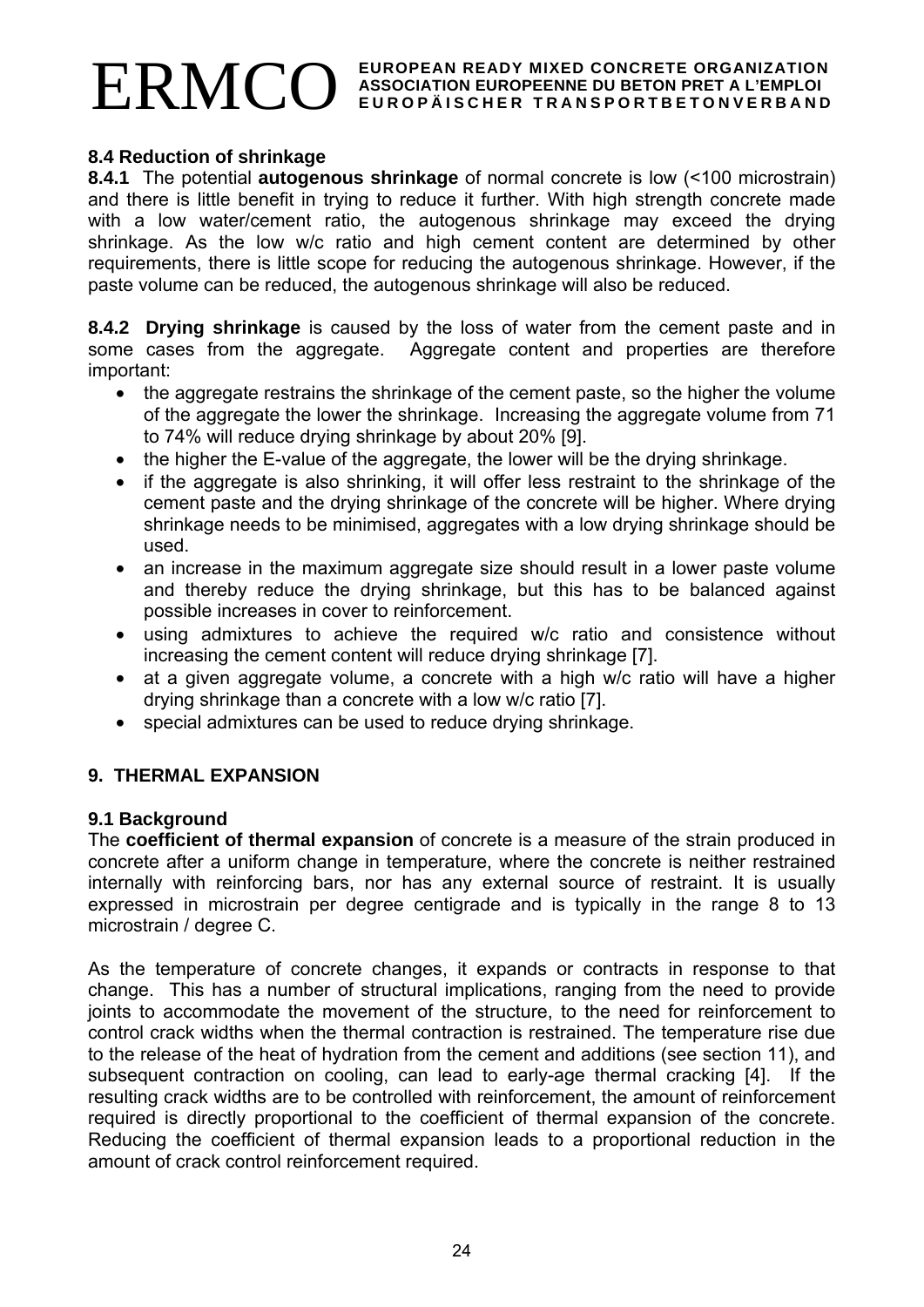The coefficient of thermal expansion of concrete is not a constant as it varies with age and moisture content. Semi-dry concrete has a slightly higher coefficient of thermal expansion that saturated concrete [9].

#### **9.2 How the coefficient of thermal expansion is dealt with in EN 1992-1-1**

The Code states that unless more accurate information is available, the coefficient of thermal expansion may be taken as 10 microstrain/ degree C.

#### **9.3 Measurement of the coefficient of thermal expansion**

There is **no standard method** for measuring the coefficient of thermal expansion in CEN, ISO or ASTM. There is a provisional standard written by the US transportation organisation, AASHTO, (TP 60-00 (2004), which is reported to require equipment not freely available.

In-house methods have to be used. Typically, measuring points would be fixed to a concrete specimen that is placed on roller bearings in a water tank. The specimen is left in the water until there is equilibrium of temperature, and a set of length readings taken. The specimen is then heated to, say, 80°C and kept at this temperature until this temperature is achieved throughout the specimen depth. A second set of readings is taken and the coefficient of thermal expansion calculated. The concrete mix proportions for the test should be those that are expected to give the target mean compressive strength, as this will err on the side of safety.

#### **9.4 Reduction of the coefficient of thermal expansion**

As the bulk of concrete comprises aggregate, using an aggregate with a lower coefficient of thermal expansion will reduce the coefficient of thermal expansion of the resulting concrete. Table 2 (from [4]) shows typical values.

Reducing paste volume will lead to a small reduction in the coefficient of thermal expansion, but this change is significantly less than that achieved by changing aggregate type.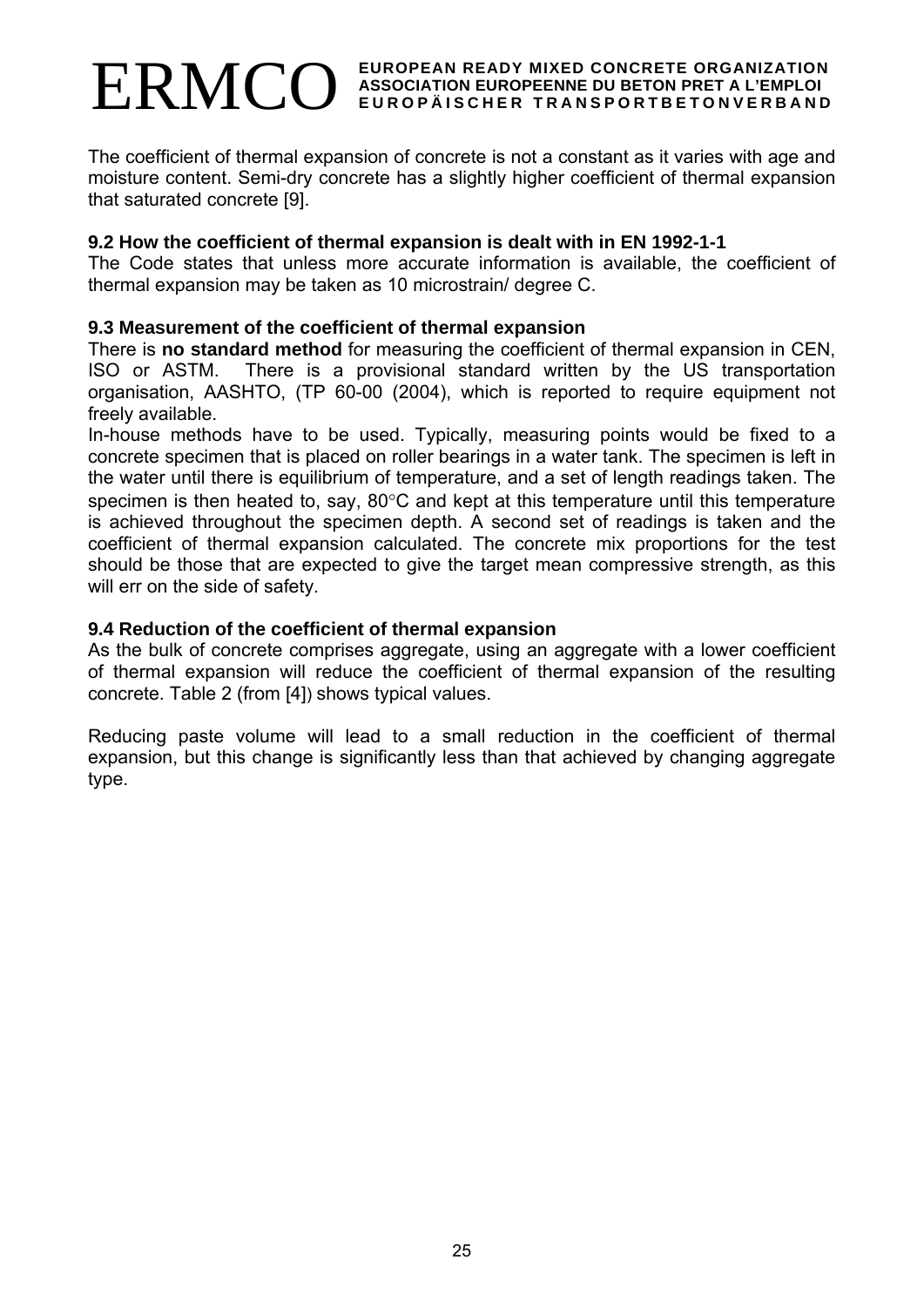**Table 2** Coefficients of thermal expansion of coarse aggregate and concrete

| Coarse aggregate/rock group                     | Coefficient of Thermal expansion<br>$(x 10^{-6}/C)$ |                    |  |
|-------------------------------------------------|-----------------------------------------------------|--------------------|--|
|                                                 | Rock                                                | Saturated concrete |  |
| Chert or flint                                  | $7.4 - 13.0$                                        | $11.4 - 12.2$      |  |
| Quartzite                                       | $7.0 - 13.2$                                        | $11.7 - 14.6$      |  |
| Sandstone                                       | $4.3 - 12.1$                                        | $9.2 - 13.3$       |  |
| Marble                                          | $2.2 - 16.0$                                        | $4.4 - 7.4$        |  |
| Siliceous limestone                             | $3.6 - 9.7$                                         | $8.1 - 11.0$       |  |
| Granite                                         | $1.8 - 11.9$                                        | $8.1 - 10.3$       |  |
| <b>Dolerite</b>                                 | $4.5 - 8.5$                                         | average 9.2        |  |
| Basalt                                          | $4.0 - 9.7$                                         | $7.9 - 10.4$       |  |
| Limestone                                       | $1.8 - 11.7$                                        | $4.3 - 10.3$       |  |
| Glacial gravel                                  |                                                     | $9.0 - 13.7$       |  |
| Light weight (coarse and fine)                  |                                                     | $5.6 - 6.7$        |  |
| Light weight coarse and natural aggregate fines |                                                     | $7.0 - 9.5$        |  |
|                                                 |                                                     |                    |  |
|                                                 |                                                     |                    |  |
|                                                 |                                                     |                    |  |

#### **10. FIRE RESISTANCE**

#### **10.1 Background**

Concrete is non-combustible and does not support the spread of flames. It produces no smoke, toxic gases or emissions when exposed to fire and does not contribute to the fire load. Not surprisingly, the European Commission has given concrete the highest possible fire designation, namely A1.

Concrete has a slow rate of heat transfer which makes it an effective fire shield for adjacent compartments and under typical fire conditions, concrete retains most of its strength.

The effects of fire on concrete are **loss of strength of the matrix** and **spalling** of the concrete skin. The loss of strength of concrete starts at around 300°C, but the main losses occur at temperatures of 500°C or more. Due to the slow heat transfer in concrete, the high temperatures are normally limited to the surface zone and so the section retains most of its strength. Spalling, can occur with most types of concrete, but the severity depends upon the aggregate type, concrete quality and moisture content. Sometimes explosive spalling can be caused by water turning into steam and increasing the vapour pressure in the pores within the concrete. As concrete quality increases, its ability to relieve the buildup of vapour pressure reduces and so spalling is more likely in high quality concrete. Even when spalling occurs, the integrity of the remaining concrete is usually adequate.

# **10.2 How fire resistance is dealt with in EN 1992-1-1**

Information on fire resistance is given in EN 1992 Part 1-2, chapter 3 and also in EN1991- 1-2: Fire actions. In Part 1-2 a distinction is made between siliceous and calcareous aggregates, the latter having the better performance at a given temperature

EN 1992-1-2 provides three methods of determining adequate fire resistance. These are: tabulated data, simplified calculation methods, and advanced calculation methods. For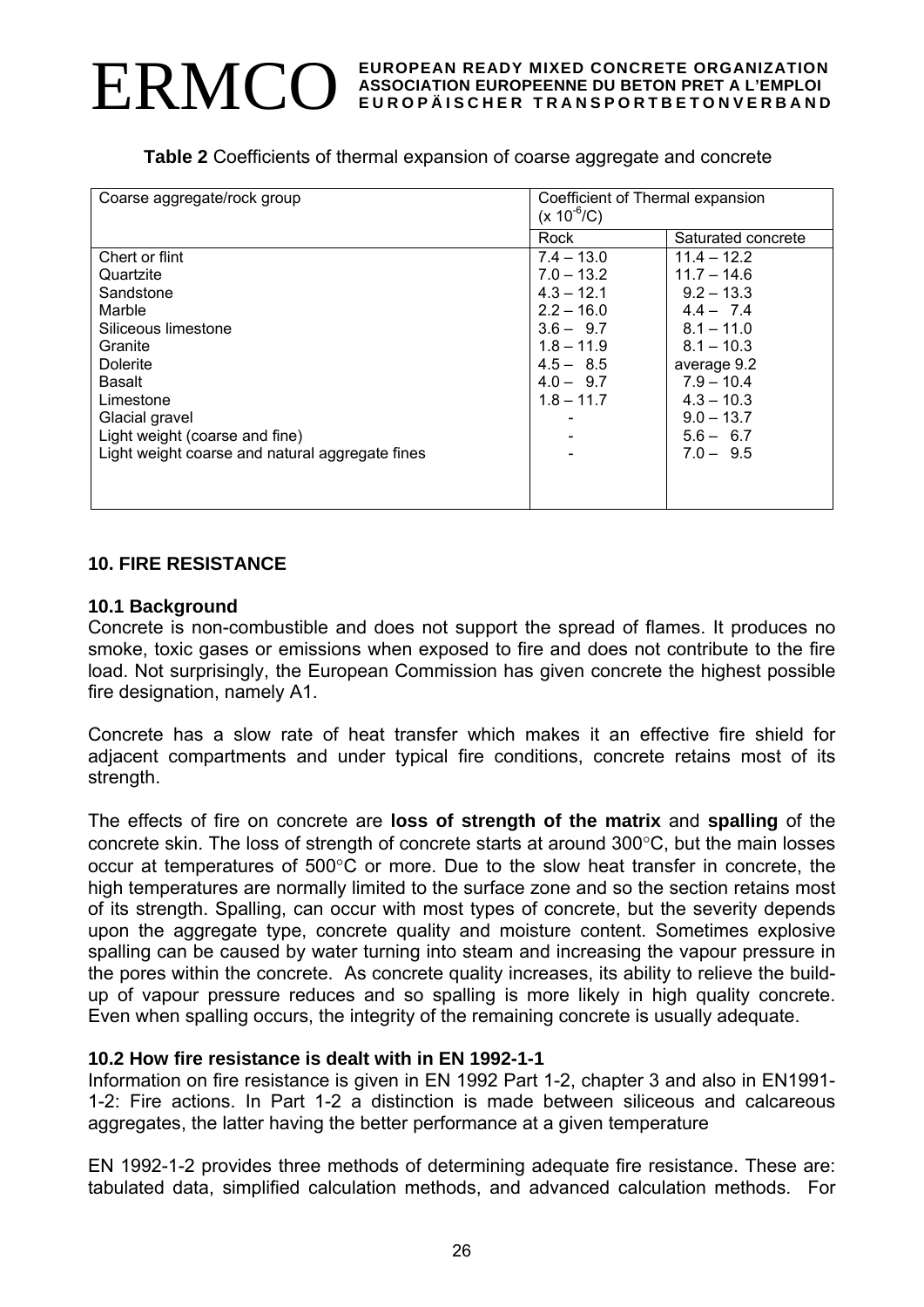most buildings, the simple tables of proscribed axis distances will be used. The axis distance is the distance from the surface to the centre of the reinforcement. In special cases, fire engineering methods - where fire levels and resistance are calculated - may be used.

#### **10.3 How fire resistance is measured**

CEN has developed a suite of standard fire tests for the resistance, integrity and insulation of concrete elements*.* They cannot be used for concrete specimens*.* 

#### **10.4 Improving the fire resistance of concrete**

In most normal situations, concrete can be considered to be sufficiently fire resistant, so that further enhancement is not necessary. For a few extreme situations some enhancement of the fire protection or resistance may be required. Some possible approaches are:

- use of limestone aggregates rather than siliceous aggregates such as flint.
- use of lightweight aggregate concretes. When dry, performance in fire is very good, but laboratory tests indicate possible poor performance if they are saturated when the fire begins [10].
- calcium aluminate cement has a higher resistance to strength loss than other cement types. While this cement is widely used for non-structural applications, e.g. refractory linings, there is still debate over its suitability for structural applications and local provisions need to be followed.
- avoidance of high strength, low permeability concrete, which is more prone to spalling. However, other considerations are likely to over-ride that of fire performance and there is little practical scope for reducing concrete quality. Consideration should be given to including polypropylene fibres, see below.
- the use of polypropylene fibres has been shown to be effective in improving fire resistance. The mechanism is believed to be the fibres melting and being absorbed in the cement matrix; the fibre voids then provide expansion chambers for steam thus reducing the risk of spalling. There is still a need for further research to confirm the exact mechanism [10].

In fact, in design, the normal approach is to improve fire resistance of an element or structure rather than the concrete itself. The most widely-used approach is to increase the cover. This can be done directly by increasing the thickness of the concrete cover, or indirectly by using render and plaster coatings. Where the loss of function can have extreme consequences, sacrificial layers of concrete have been provided containing a stainless steel mesh.

#### **11. ADIABATIC TEMPERATURE RISE**

#### **11.1 Background**

For the control of early-age thermal cracking, a specifier may specify a limit on the temperature rise of concrete. Compliance will generally require some initial testing of the proposed mix and/or some full-sized trials. As full-sized trials are expensive, the contractor may require the producer to undertake some initial testing of the concrete, and may specify a maximum adiabatic temperature rise. In practice adiabatic (i.e. completely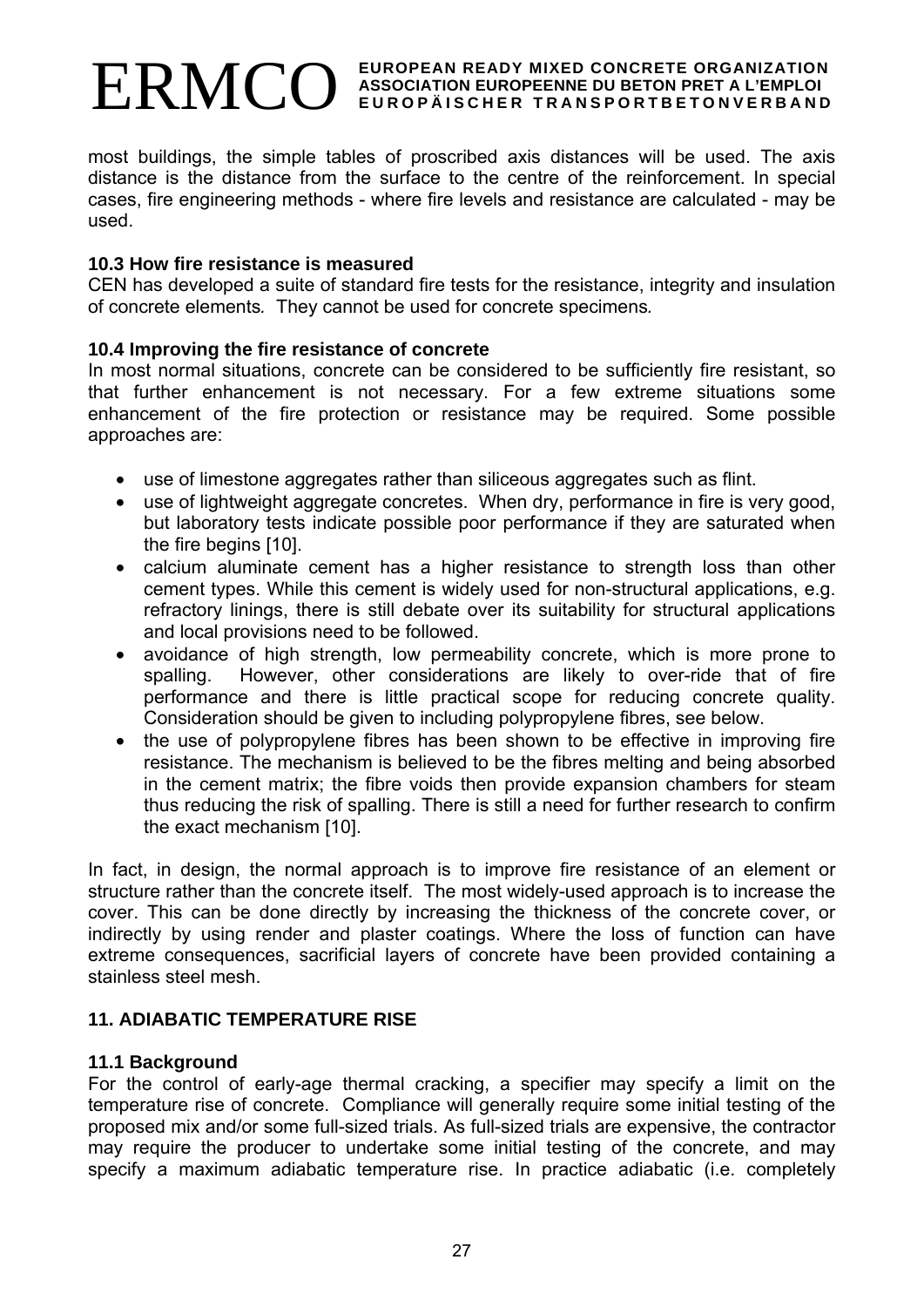insulated from ambient conditions) test facilities are not available and so the producer may use an approximation of the adiabatic temperature rise.

#### **11.2 Measuring the approximate adiabatic temperature rise**

The proposed concrete is cast into a low thermal mass mould, e.g. a thin plastic container that is insulated on all sides with at least 100mm thickness of expanded polystyrene (the thicker the better). The specimen size should be at least a 300mm cube. In the centre of this specimen is a thermocouple and the temperature over time is plotted. The temperature will rise over several days and eventually start to fall, as this is not a true adiabatic rig. The maximum temperature can be taken as being an engineering approximation to the adiabatic temperature rise.

#### **11.3 Minimising the adiabatic temperature rise**

As it is mainly the cement that produces heat, with some contribution from Type II additions, the keys to controlling the adiabatic temperature rise are to minimise the cement content and use cements with large proportions of secondary main constituents. Low heat and very low heat cements should be considered. If compressive strength controls the mix design, producers are advised to minimise the Portland cement clinker content, and use admixtures to reduce the w/c ratio to achieve the required strength. If achieving the required consistence is a problem, the use of filler aggregate might be preferable to increasing the cement content.

# **12. PRACTICAL ASPECTS OF SUPPLY**

If asked to supply concrete with special requirements for these engineering properties, concrete producers may be coming across the requirements and specialised test methods for the first time. Equally, designers / specifiers and contractors may also have little experience in their use, or in the demands that are likely to be placed on the supplier, so the producer – purchaser relationship is a particularly important one in these circumstances. The producer should not underestimate the amount of work and time involved in attempting compliance with these specialised requirements, and this should be made clear to the purchaser.

**Production.** The purchaser may not understand the limitations of ready-mixed concrete production. He may not understand, for example, that a producer may have operational difficulties in producing concrete with an aggregate which is not normally held in stock at a plant, especially for small quantities. He may not appreciate the particular difficulties (and risk, and cost) involved in supplying small quantities of highly specified concrete, even though the concrete might not be a completely new mix.

**Testing.** It is clear from this document that a lot of the testing which may be necessary is non-standard. Requirements for testing (and for interpretation of results) should be clearly specified and agreed in advance, and the limitations on any selected method made clear to the purchaser, who may not be familiar with test variability, or with concepts like (for example) mean and characteristic values for properties.

In general, a producer might regard this as an opportunity to get across to customers a better understanding of the technical competence of the industry, but also of the realities of concrete production.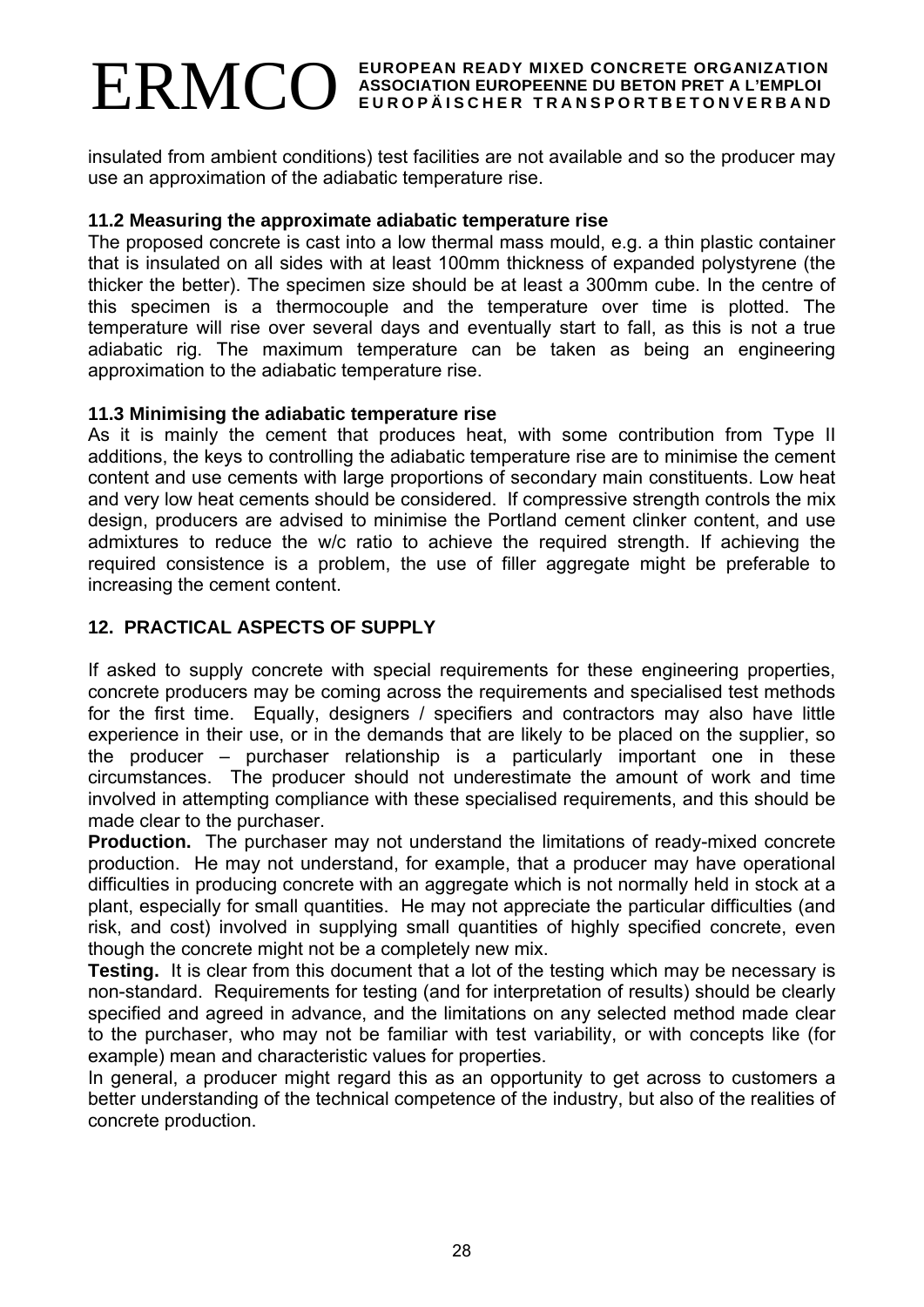# **13. IDENTIFIED NEED FOR FURTHER RESEARCH AND DEVELOPMENT**

In a number of areas there is no defined procedure and test method for determining basic design values experimentally. Further research and development is needed to provide a test and procedure to measure:

- creep coefficient;
- ultimate autogenous shrinkage;
- nominal drying shrinkage of concrete;
- coefficient of thermal expansion.

From a commercial viewpoint consideration should be given to an examination of potential benefits of the use of providing real design values based on real materials proposed for any project, rather than the 'safe' European values.

#### **14. STANDARD METHODS FOR MEASUREMENT OF PHYSICAL PROPERTIES**

| <b>PROPERTY</b>                 | <b>STANDARD TESTS</b>   | <b>COMMENTS</b>                                                       |
|---------------------------------|-------------------------|-----------------------------------------------------------------------|
| Compressive strength,           | EN 12390-3              |                                                                       |
| cylinders and cubes             |                         |                                                                       |
| Tensile splitting strength      | EN 12390-6              |                                                                       |
| Flexural strength               | EN 12390-5              |                                                                       |
| Axial tensile strength          | No standards            |                                                                       |
| Static modulus of               | <b>Standard EN test</b> |                                                                       |
| electricity (secant<br>modulus) | under development       |                                                                       |
| Dynamic modulus of              | EN 12504-4              | This EN, for determination<br>0f                                      |
| elasticity ( $\equiv$ initial   |                         | ultrasonic pulse velocity, upv, does                                  |
| tangent modulus)                |                         | not yet describe conversion of upv                                    |
|                                 |                         | into an initial tangent modulus.                                      |
|                                 |                         | Procedure may be given in national                                    |
|                                 |                         | annexes                                                               |
|                                 | BS1881-209.             | Procedure<br>the<br>for<br>measuring<br>dynamic modulus of elasticity |
|                                 |                         | $(\equiv$ initial tangent modulus)                                    |
| Creep                           | No standard EN test.    |                                                                       |
|                                 | <b>ASTM C 512-02</b>    | Measures total creep + drying creep                                   |
|                                 | <b>ISO/WD 1920-Y</b>    | Measure of creep in compression                                       |
| Drying shrinkage of             | No standard EN test.    |                                                                       |
| concrete                        | <b>ASTM C 157/C</b>     |                                                                       |
|                                 | <b>ISO/WD 1920-X</b>    |                                                                       |
| Drying shrinkage of             | EN1367-4                | Though measured in concrete, this                                     |
| aggregate                       |                         | does not measure the basic                                            |
|                                 |                         | (unrestrained by reinforcement)                                       |
|                                 |                         | drying shrinkage strain of concrete.                                  |
| Autogenous shrinkage            | No standards            |                                                                       |
| Coefficient of thermal          | No standards            |                                                                       |
| expansion                       |                         |                                                                       |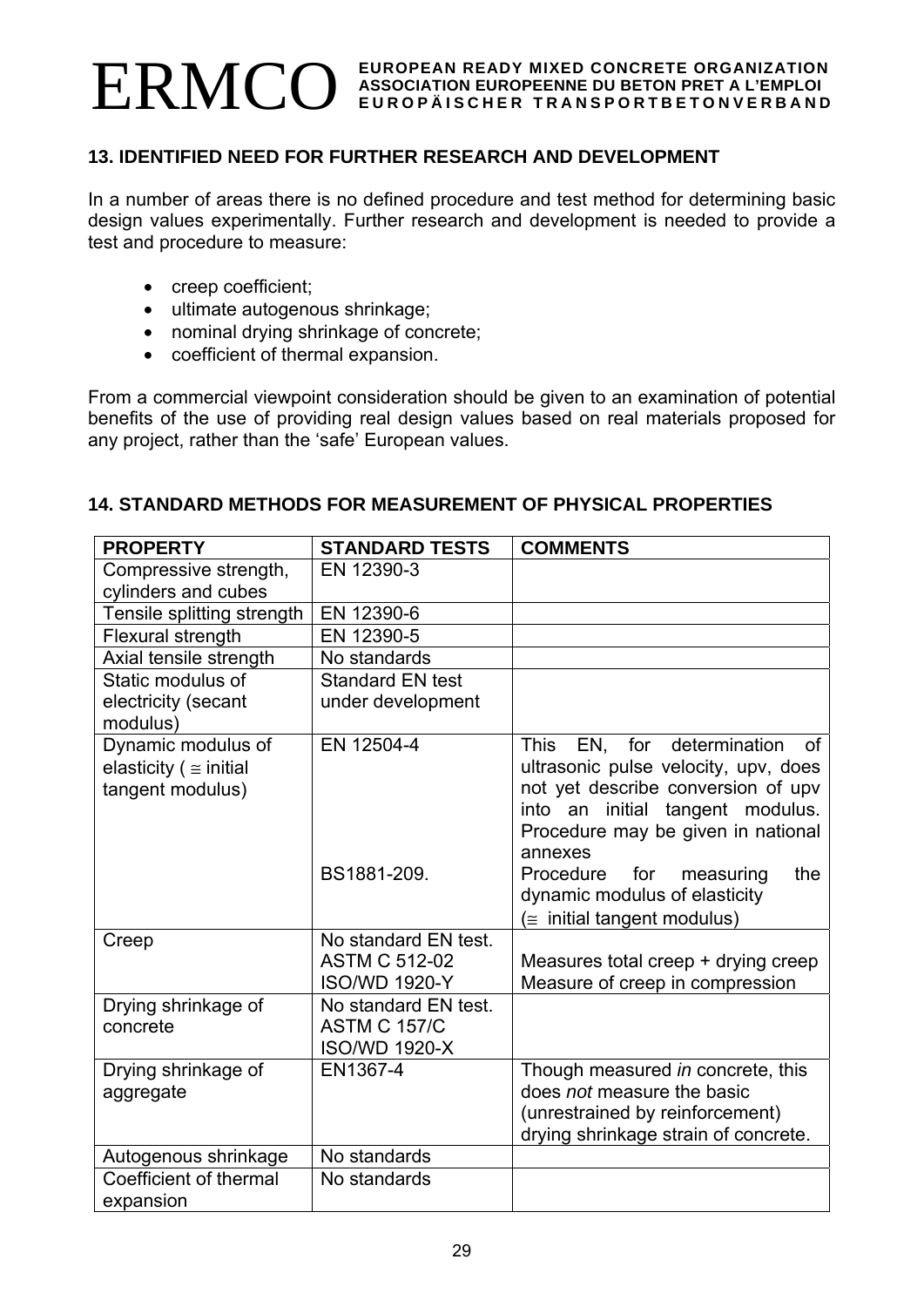

# **REFERENCES**

#### **European and other national standards**

- EN 1992-1 Eurocode 2:Design of concrete structures
	- Part 1-2 General rules and rules for buildings
		- Part 1-2 General rules Structural file design.
- EN 197-1 Composition, specifications and conformity criteria for common cements.
- EN 206-1 Concrete Specification, performance, production and conformity.
- EN 12390-3 Compressive strength of test specimens.
- EN 12390-5 Flexural strength of test specimens.
- EN 12390-6 Tensile splitting strength of test specimens.
- EN 12504-4 Determination of ultrasonic pulse velocity.
- EN 12617-4 Products and systems for the protection and repair of concrete structures Test methods – Part 4: Determination of shrinkage and expansion.
- prEN 13584-2 Products and systems for the protection and repair of concrete structures Test methods – Part 2: Determination of creep.
- ENV 13670 Execution of concrete structures.
- EN 13791 Assessment of concrete compressive strength in structures or in precast concrete products.
- BS EN 1367-4 Determination of drying shrinkage. (Note: for aggregates.)
- BS 1881-203 Recommendations for measurement of velocity of ultrasonic pulses in concrete.
- BS 1881-209 Recommendations for the measurement of dynamic modulus of elasticity
- ASTM C 157/C Standard test method for length change of hardened hydraulic-cement mortar and concrete.
- ASTM C 512-02 Standard test method for creep of concrete in compression. US transportation organisation, AASHTO, TP 60-00 (2004) Coefficient of Thermal Expansion of Hydraulic Cement Concrete.
- AS 2350.13-1995 : Methods of testing Portland and blended cements Determination of drying shrinkage of Portland and blended cement mortars.

# **International standards**

- ISO/WD 1920-X Testing concrete Part X: Determination of the drying shrinkage of concrete for samples prepared in the field or in the laboratory
- ISO/WD 1920-Y Testing concrete Part Y: Determination of creep of concrete cylinders in compression

# **OTHER REFERENCES**

1. GILBERT, R I *Design properties of materials – changes proposed for AS3600*

2. BEEBY, A *Why do we need ductility in reinforced concrete structures?* Concrete, May 2004 Vol. 38 No. 5, p27-29.